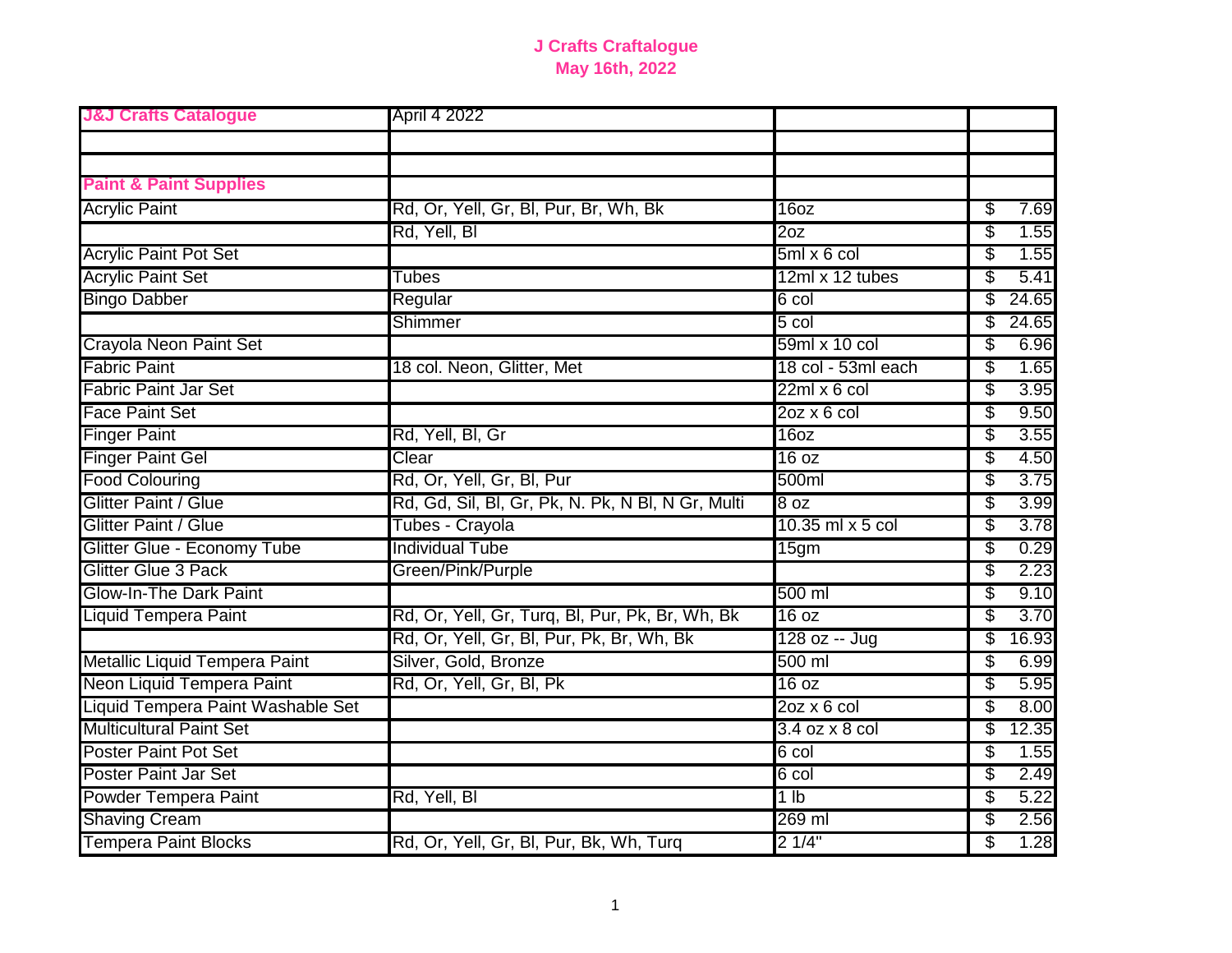| <b>Tempera Paint Block Set</b>     | Neon                                   | 1 3/4" x 6 col      | \$<br>7.66  |
|------------------------------------|----------------------------------------|---------------------|-------------|
| <b>Paint Tray for Paint Blocks</b> |                                        | 6 wells             | \$<br>4.79  |
| <b>Paint Palette Tray</b>          |                                        |                     | S<br>1.39   |
| <b>Watercolour Paint Set</b>       | Tubes                                  | 12ml x 12 col tubes | \$<br>4.38  |
| <b>Watercolour Paint Palette</b>   | with brush                             | 8 col               | 1.38<br>\$  |
| <b>Window Clinging Paint</b>       | Rd, Yell, Bl, Gr, Blk, Sil, Or, Pur Gd | 120 ml              | \$<br>3.30  |
| Reusable, Plastic Worksheet        |                                        | 10 sheets           | \$<br>0.88  |
| <b>Aprons: Childrens</b>           |                                        |                     |             |
| Long with tie tabs                 |                                        |                     | 2.45<br>\$  |
| Long with Sleeves & Pocket         |                                        |                     | \$<br>5.50  |
| Canvas                             |                                        |                     | S<br>2.49   |
| <b>Brushes</b>                     |                                        |                     |             |
| <b>Assorted Pack</b>               |                                        | 18 long             | 13.23<br>\$ |
| Short handle round bristle         | Fine                                   |                     | S<br>0.13   |
|                                    | Small                                  |                     | \$<br>0.69  |
|                                    | Medium                                 |                     | 1.04<br>\$  |
|                                    | Large                                  |                     | \$<br>1.64  |
| Long handle round or flat bristle  | Small                                  |                     | \$<br>0.99  |
|                                    | Medium                                 |                     | \$<br>1.12  |
|                                    | Large                                  |                     | \$<br>1.70  |
| Foam Brush with wood handle        | 1"                                     |                     | 0.45<br>3   |
| <b>Knobby Brush</b>                |                                        |                     | 2.25<br>\$  |
| <b>Roller Brush</b>                | Plain                                  |                     | \$<br>1.04  |
|                                    | Stripe, Zig Zag, Dot                   |                     | \$<br>1.56  |
| Sponge Dabber Brush                |                                        | 3 per pack          | \$<br>1.78  |
| Sponges                            | Rectangle                              | 8pkg                | \$<br>1.85  |
| <b>Canvas</b>                      |                                        |                     |             |
| Canvas Board 7x9"                  | Small                                  |                     | 1.49<br>\$  |
| Canvas Board 9x12"                 | Large                                  |                     | 2.70<br>\$  |
| <b>Containers</b>                  |                                        |                     |             |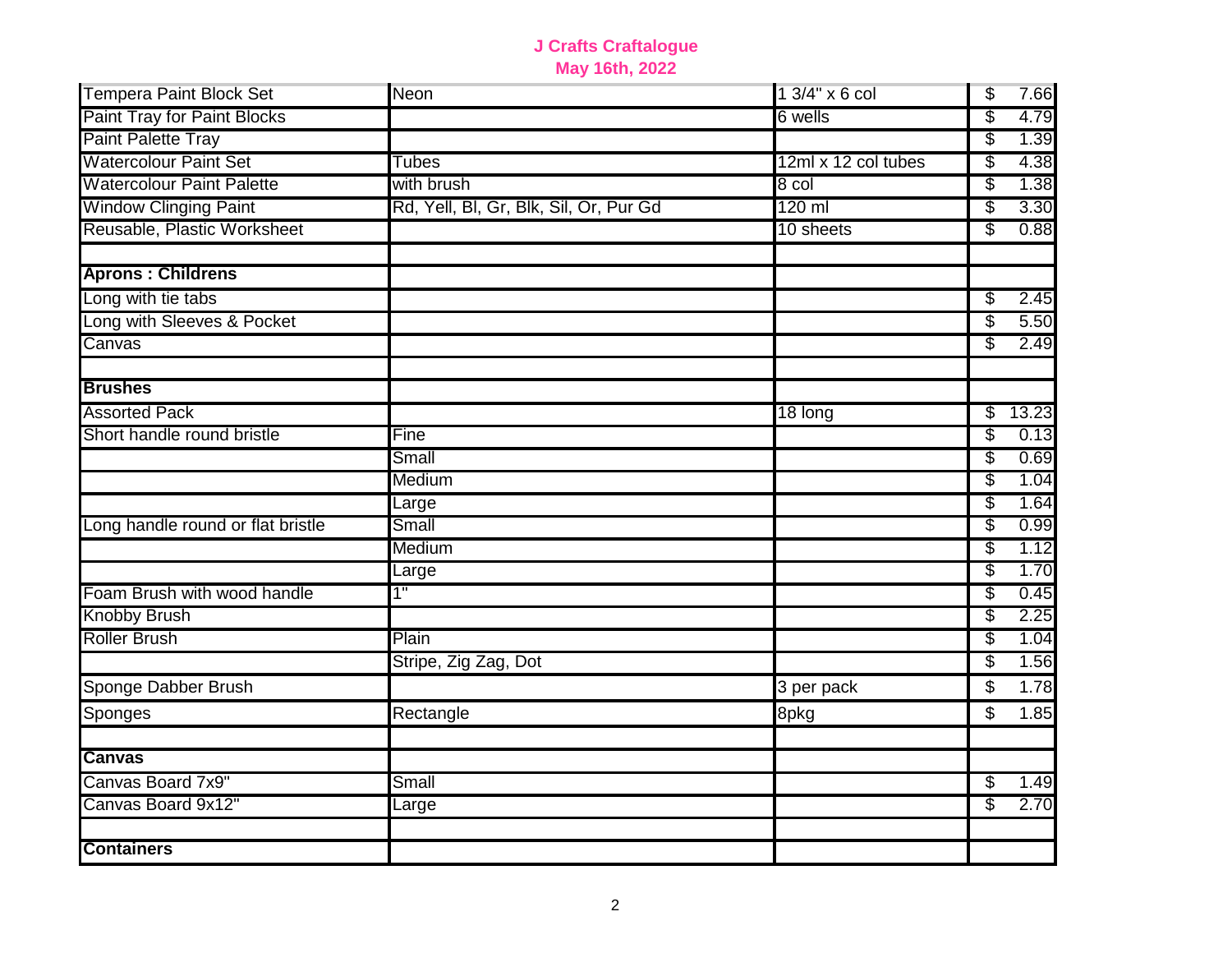| Paint Pot and lid                    |                                      |                  | \$       | 2.99         |
|--------------------------------------|--------------------------------------|------------------|----------|--------------|
| <b>Spray Bottle</b>                  |                                      |                  | S        | 1.99         |
| <b>Bottle Dabber</b>                 |                                      | $70 \mathrm{m}$  | \$       | 1.75         |
| Plastic drop sheet                   |                                      | 9' x 12'         | \$       | 1.58         |
| <b>Plastic Eye Dropper</b>           |                                      |                  | \$       | 1.38         |
| <b>Plastic Paint Dispensing Pump</b> | Fits 128 oz bottle                   |                  | \$       | 5.75         |
| <b>Stamp Pads</b>                    | Rd, Yell, Gr, Bl, Blk, Pk, Or        | 6"               | \$       | 9.99         |
| <b>Stamp Sets</b>                    |                                      |                  |          |              |
| <b>Stamp Sets</b>                    | Insects, Animals, Emergency Vehicles | 6 stamps         | \$       | 19.99        |
| <b>Stamp Sets</b>                    | Holidays, Vehicles                   | 10               | \$       | 22.48        |
| <b>Stamp Sets Pre-inked</b>          |                                      |                  |          |              |
|                                      | Christmas                            | 5 <sup>1</sup>   | S        | 1.80         |
| <b>Adhesives</b>                     |                                      |                  |          |              |
| <b>Empty Bottle 4oz</b>              | with Spreader Nozzle                 | each             | \$       | 1.20         |
| <b>Empty Bottle 8oz</b>              | with Spreader Nozzle                 | each             | \$       | 1.30         |
| Fun Tak                              | <b>Blue</b>                          | $\overline{50g}$ | \$       | 3.66         |
| <b>Glue Glow In The Dark</b>         | Bl, Pur, Yell, Gr                    | 120 ml           | \$       | 1.89         |
| <b>Glue Washable</b>                 |                                      | 4L               | S        | 25.99        |
|                                      |                                      | 16 oz            | \$       | 3.95         |
| <b>Glue Gun</b>                      |                                      |                  | \$       | 6.79         |
| <b>Glue Gun Sticks</b>               |                                      |                  | S        | 1.70         |
| <b>Glue Applicator</b>               | <b>Plastic Paddle</b>                |                  | S        | 0.43         |
| <b>Glue Sticks</b>                   | Small 15g                            |                  | \$       | 1.10         |
| <b>Glue Sticks</b>                   | arge 21g                             |                  | \$       | 1.85         |
| <b>Gloss Podge</b>                   | Clear top coat                       | 16 oz<br>2 oz    | \$<br>\$ | 9.88<br>2.76 |
| <b>Tapes</b>                         |                                      |                  |          |              |
| Duct Tape: Silver                    |                                      | 2" x 10" yd      | \$       | 1.99         |
| Duct Tape: Coloured                  | Rd, Yell, Gr, Bl, Blk                | 2" x 60" yd      | \$       | 10.75        |
| Duct Tape: Neon                      | Pur, Pink, Gr, Or                    | 2" x 60" yd      | \$       | 17.58        |
| <b>Electrical Tape</b>               | Rd, Or, Yell, Gr, Turq, Bl, Bk, Pur  | 19mm x 18m       | \$       | 2.69         |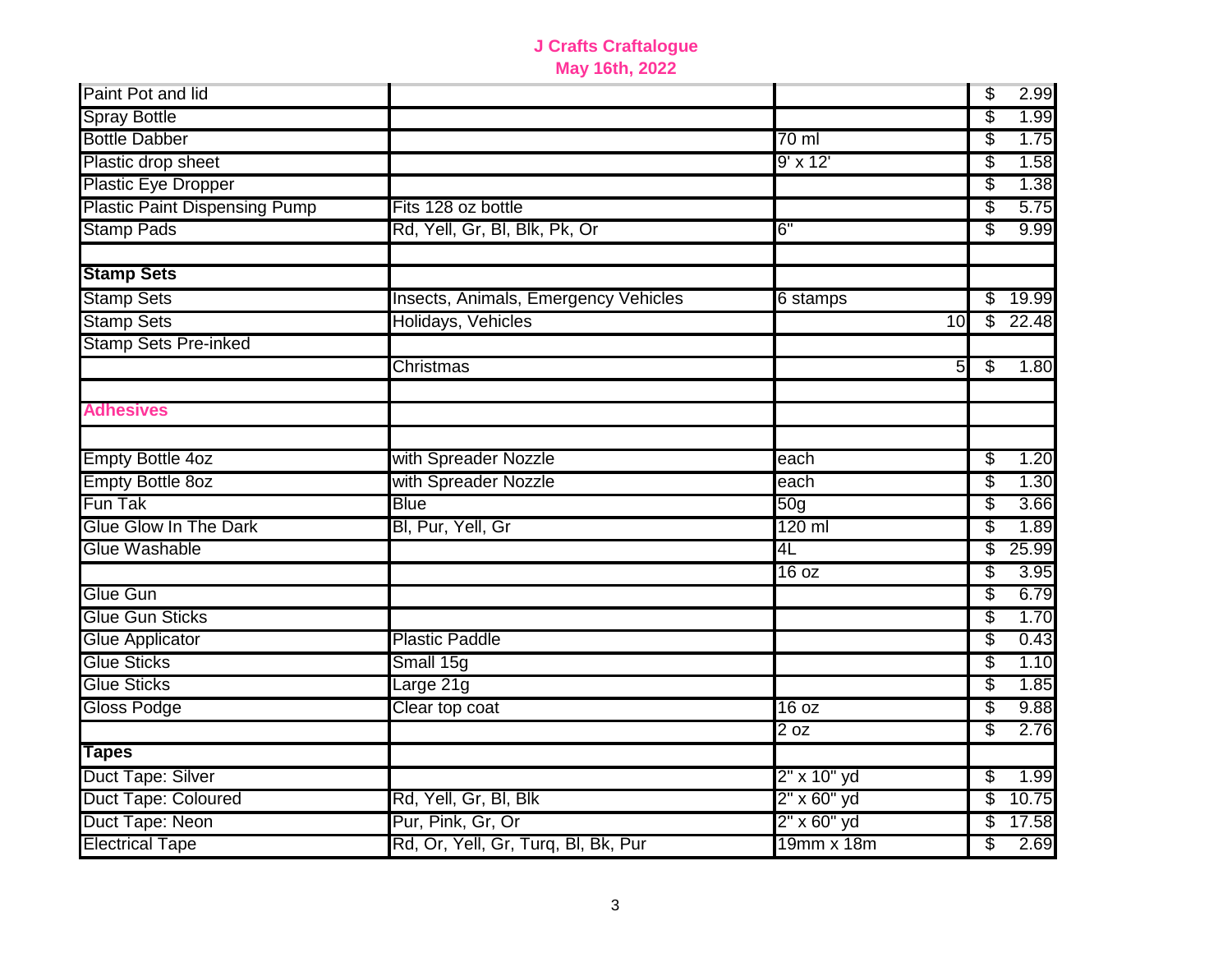| Glitter Glue - Individual Tube   | Rd, Gd, Sil, Pur, Gr, Bl                  | 15gm                  | \$<br>0.25  |
|----------------------------------|-------------------------------------------|-----------------------|-------------|
| <b>Glitter Tape Roll</b>         | Rd, Sil, Gr, Gd, Bl, Pur, Pk              | $2m \times 2cm$       | \$<br>1.95  |
| <b>Glue Dots</b>                 | 162pcs                                    | 3/8"                  | 1.69<br>\$  |
| <b>Magnetic Squares Adhesive</b> | 150 <sub>pcs</sub>                        | 150 pcs               | \$<br>1.40  |
| <b>Magnetic Sheets</b>           |                                           | $5" \times 8"$        | 1.25<br>\$  |
| <b>Magnetic Tape</b>             |                                           | 100ft                 | \$<br>45.99 |
| <b>Magnetic Tape</b>             |                                           | per foot              | \$<br>0.75  |
| <b>Masking Tape</b>              |                                           | 3/4"                  | \$<br>1.89  |
| <b>Packing Tape</b>              | Clear                                     | 2"                    | \$<br>2.25  |
| <b>Transparent Tape</b>          | 2 rolls                                   | $1/2"$ roll           | \$<br>1.80  |
| <b>Tacky Glue</b>                |                                           | 4 oz                  | \$<br>4.59  |
| <b>Velcro Strips</b>             | <b>Self Stick</b>                         | 30"                   | \$<br>1.66  |
| <b>Paper Supplies</b>            |                                           |                       |             |
| <b>Aluminum Foil Roll</b>        |                                           | 12" x 25 ft           | 2.14<br>\$  |
| <b>Alphabet Train Poster</b>     |                                           |                       | \$<br>14.40 |
| <b>Bond Drawing Paper</b>        | White                                     | 8.5" x 11"/500        | \$<br>7.74  |
| <b>Bristol Board</b>             | $2$ ply                                   | 22" x 28"             | \$<br>0.53  |
|                                  | Rd, Yell, Bl, Gr, Blk, Wh, Pk, Pur, Or    |                       |             |
|                                  | Neon 4 ply                                | 22" x 28"             | \$<br>0.95  |
| <b>Bristol Board - Bulk</b>      | 2ply / 96 White                           | 22" x 28"             | \$<br>40.45 |
|                                  | 2ply / 96 Coloured                        | 22" x 28"             | \$<br>38.28 |
| <b>Bristol Board Small</b>       | Neon $/5$                                 | 11" x 14"             | \$<br>1.53  |
|                                  | Glitter / 5                               | 11" x 14"             | \$<br>2.45  |
| <b>Cardstock White</b>           | 100 sheets                                | $8" \times 9"$        | \$<br>7.99  |
| <b>Cardstock Colour</b>          | 50 sheets                                 | $8" \times 9"$        | \$<br>10.66 |
| <b>Cartridge Paper</b>           | 100 sheets                                | 12" x 18"             | \$<br>5.95  |
| <b>Cellophane Rolls</b>          | Rd, Yell, Bl, Gr, Pur, Clear, Pk, Or      | 20 x 12.5ft           | \$<br>3.99  |
| <b>Chart Pad</b>                 | Lined 50 Sheets                           | 22 x 34"              | \$<br>8.99  |
| <b>Classroom Borders</b>         | Themes vary                               | 37 <sub>ft</sub>      | \$<br>5.10  |
| <b>Classroom Borders</b>         | Themes vary                               | 39ft                  | \$<br>0.99  |
| <b>Construction Paper</b>        | Rd, Or, Yell, Bl, Lt bl, Gr, Lt Gr, Turq, | $9 \times 12"$<br>/48 | \$<br>1.65  |
|                                  | Lilac, Pur, Lt Pink, Pk, Blk, Wh,         | 12 x 18"              | 3.35<br>\$  |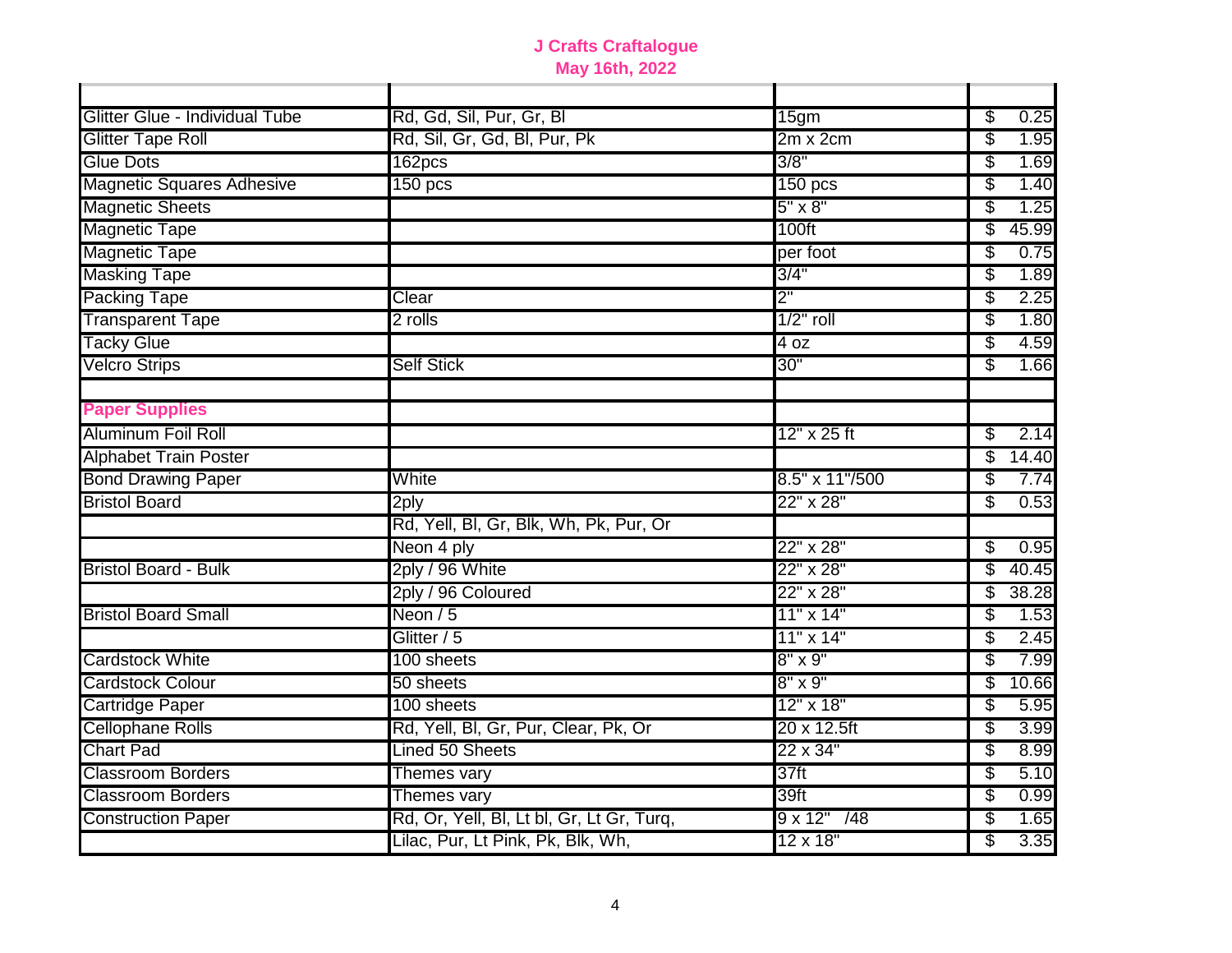|                                 | Grey, Br, Multi                        | 18 x 24"           | \$<br>6.75  |
|---------------------------------|----------------------------------------|--------------------|-------------|
| <b>Corrugated Paper Border</b>  | <b>Blk</b>                             | 50ft               | \$<br>6.66  |
| <b>Crepe Rolls / Streamers</b>  | Yell, Or, Lilac, Pur, Mauve, Off-White | $2" \times 80$ ft  | \$<br>0.05  |
| <b>Crepe Rolls / Streamers</b>  | Turq, Rd, Bl, Gr, Blk                  | 2" 100ft           | \$<br>1.20  |
| Doodle Paper Roll               | White                                  | 14" x 24'          | \$<br>4.49  |
| Door Decor                      | Snowman                                |                    | \$<br>4.75  |
| <b>Excersize Book</b>           | 40 pages                               | 7x9"               | \$<br>0.51  |
| <b>Fingerpaint Paper</b>        | 100 pages                              | 12.5x19"           | \$<br>7.37  |
|                                 | 100 pages                              | 19x25"             | \$<br>13.66 |
| <b>Lined Paper Refills</b>      | 100 pages                              | $8.5 \times 11.5"$ | \$<br>1.71  |
| Manilla                         | 100 sheets                             | 12 x 18"           | \$<br>4.19  |
| <b>Mural Paper Rolls</b>        |                                        |                    |             |
| Mural Roll: Brown               | Mural Roll: Brown                      | 24 x 1500"         | 32.99<br>\$ |
|                                 | Mural Roll: Brown                      | 36 x 100"          | 15.99<br>\$ |
|                                 | Mural Roll: Brown                      | 36 x 1000"         | \$<br>53.38 |
| Mural Roll: White               | Mural Roll: White                      | 36 x 100"          | \$<br>18.36 |
|                                 | Mural Roll: White                      | 36 x 1000"         | \$<br>81.15 |
|                                 | Mural Roll: White                      |                    |             |
| <b>Newsprint</b>                |                                        |                    |             |
| White                           | 480 sheet                              | $9 \times 12"$     | \$<br>7.47  |
|                                 | 480 sheet                              | 12 x 18"           | \$<br>14.92 |
|                                 | 25 lb White                            | 18 x 24"           | \$<br>30.52 |
| Origami                         | <b>60 Assorted Sheets</b>              | $5 \times 5"$      | \$<br>2.99  |
| <b>Paper Alphabet Squares</b>   |                                        | $1000$ 1 x 1"      | \$<br>4.59  |
| Paper Bags Brown                | 100 bags                               |                    | \$<br>4.75  |
| Paper Bags White                | 100 bags                               |                    | \$<br>6.69  |
| <b>Paper Mosaic Squares</b>     | $.5 \times .5"$                        | 5000               | \$<br>6.75  |
| Paper Plates 6"                 |                                        | 100                | \$<br>3.10  |
| Paper Plates 9"                 |                                        | 100                | \$<br>4.95  |
| <b>Primary Printing Books</b>   |                                        | $407 \times 9$ "   | \$<br>0.57  |
| <b>Project Books Half Lined</b> |                                        | $407 \times 9"$    | \$<br>0.65  |
| <b>Scrapbook Paper</b>          |                                        | 25 12 x 12"        | \$<br>7.14  |
| Scrapbook                       | Newsprint 48 pages                     | 11 x 15"           | \$<br>1.45  |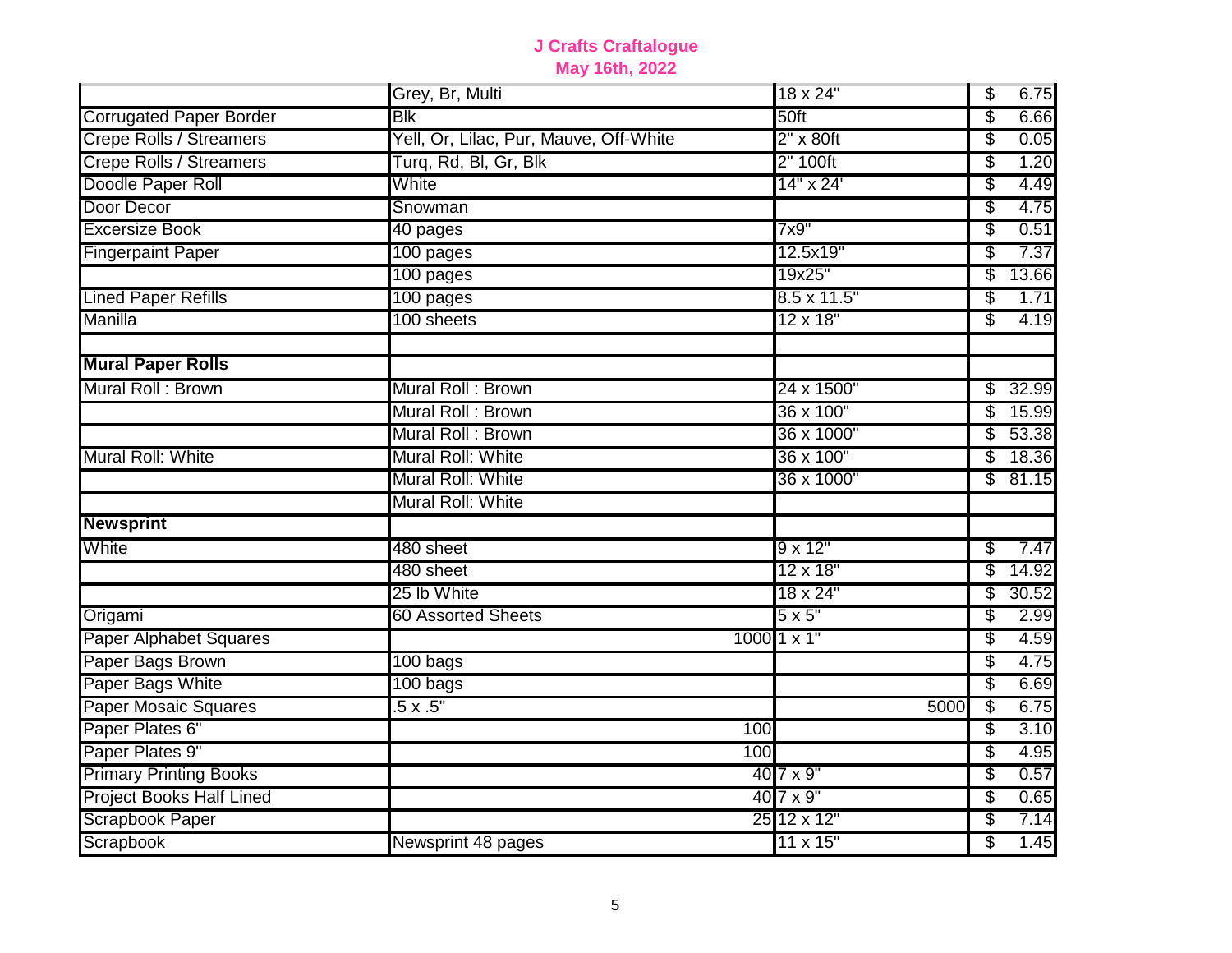| Scrapbook                          | Manilla 20 pages                    | 9 x 12"                      | 0.99<br>\$  |
|------------------------------------|-------------------------------------|------------------------------|-------------|
| <b>Shredded Easter Grass Paper</b> | Pur, Blue, Gr, Yell, Pk, Rd, Multi  | 100gm                        | \$<br>5.45  |
| <b>Sketch Books</b>                | 25 sheets                           | $9 \times 12"$               | 1.89<br>\$  |
| <b>Stained Glass Frames</b>        | 24 pcs                              | $8 \times 12"$               | \$<br>10.20 |
| <b>Specialty Paper</b>             |                                     |                              |             |
| <b>Animal Print Paper</b>          |                                     | 40 8 x 11"                   | 8.29<br>\$  |
| <b>Antique Paper</b>               |                                     | $328 \times 11$ "            | 8.88<br>\$  |
| <b>Around the World Paper</b>      |                                     | 48 8 x 11"                   | \$<br>8.15  |
| <b>Crafty Leaf Paper</b>           |                                     |                              | 10.49<br>\$ |
| Autumn Leaf Paper /266             |                                     | <b>266 Perferated Shapes</b> | \$<br>10.49 |
| <b>Bug Print Paper</b>             |                                     | 40 8 x 11"                   | \$<br>8.30  |
| <b>Building Print Paper</b>        |                                     | $328 \times 11$ "            | \$<br>7.50  |
| <b>Chanukah Paper</b>              |                                     | 15 x 96"                     | \$<br>2.49  |
| <b>Colour Diffusing Paper</b>      |                                     | 50 9 x 12"                   | \$<br>8.15  |
| <b>Corrugated Paper</b>            |                                     | $129 \times 12"$             | \$<br>2.99  |
| Die Cut Embellishments with foil   | Butterflies or Florals 30-33 pcs    |                              | \$<br>2.62  |
| <b>Fabric Design Paper</b>         |                                     | 40 8 x 11"                   | \$<br>8.30  |
| Gold/ Silver Leaf Paper            |                                     | $65.5 \times 6$ "            | \$<br>2.35  |
| Marble Paper                       |                                     | 32 8 x 11"                   | \$<br>7.99  |
| <b>Multicultural People Pad</b>    | 40                                  |                              | 6.99<br>\$  |
| <b>Retro Print Paper</b>           |                                     | 40 8 x 11"                   | \$<br>11.65 |
| Sea Life Paper                     |                                     | 40 8 x 11"                   | 8.30<br>\$  |
| <b>Skin Tone Paper</b>             |                                     | 20 8 x 11"                   | \$<br>8.29  |
| <b>Stained Glass Paper</b>         |                                     | 24 8 x 11"                   | \$<br>7.50  |
| Tie Dye Paper                      |                                     | 32 8 x 11"                   | \$<br>7.50  |
| <b>Tree Bark Paper</b>             |                                     | $328 \times 11$ "            | \$<br>9.22  |
| <b>Tissue Paper</b>                | Rd, Or, Yell, Gr, Lt Grn, Turq,     | 20 x 30" / 24                | 3.70<br>\$  |
|                                    | Peach, Pur, Lt Pk, Pk, Wh, Brwn, Bk |                              |             |
|                                    | Blue, Grey -- 24 sheets             |                              |             |
| <b>Assorted Tissue Paper</b>       |                                     | 20 x 30" / 24                | \$<br>4.87  |
| <b>Tissue Circles</b>              |                                     | 4804"                        | \$<br>8.66  |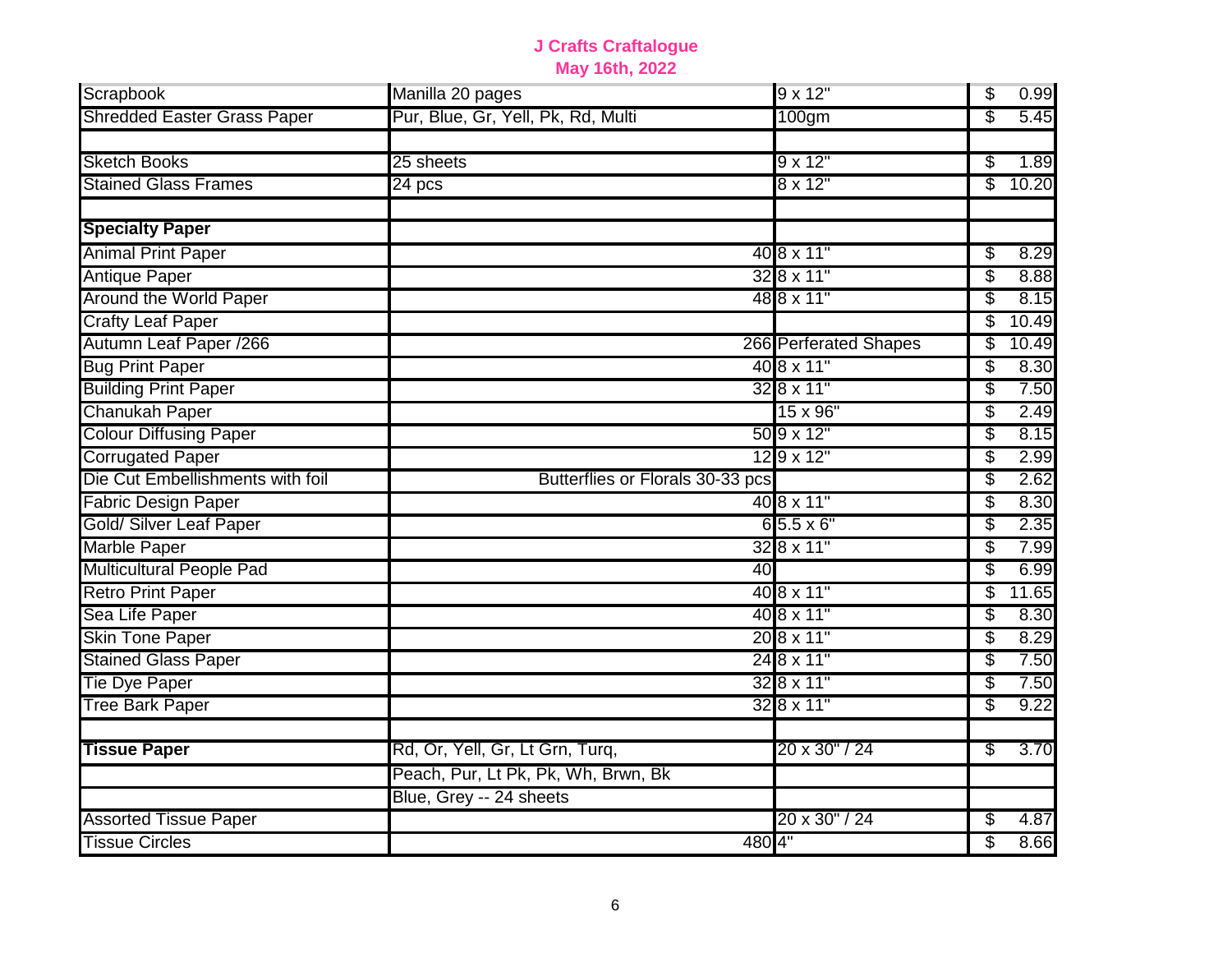| <b>Tracing Paper</b>            |                    | 100 9 x 12"     | \$<br>2.64  |
|---------------------------------|--------------------|-----------------|-------------|
| <b>Water Colour Style Paper</b> |                    | 100 9 x 12"     | \$<br>2.96  |
|                                 |                    | 100 12 x 18"    | \$<br>5.31  |
| <b>Wax Paper Rolls</b>          |                    | 12 x 30"        | \$<br>2.30  |
|                                 |                    |                 |             |
| <b>Stationary Supplies</b>      |                    |                 |             |
| <b>Ball Point Pens</b>          |                    |                 | 0.20<br>\$  |
| Clear Mac Tac                   | Small              | 18" x 4ft       | \$<br>2.19  |
| Clear Mac Tac                   | Large              | 18" x 25 yds    | 28.99<br>\$ |
| <b>Clip Board</b>               |                    | $9 \times 12"$  | 2.05<br>\$  |
| <b>Correction Fluid</b>         |                    | 20ml            | 1.15<br>\$  |
| <b>Elastic Bands</b>            |                    | 6 <sub>oz</sub> | \$<br>1.56  |
| <b>Exacto Knife</b>             |                    |                 | \$<br>1.10  |
| <b>Hello Stickers</b>           |                    | 30 pkg          | \$<br>1.30  |
| Hole Punch Single               |                    |                 | \$<br>1.59  |
| <b>Hole Punch Three Hole</b>    |                    |                 | \$<br>3.20  |
| Paper Clip                      |                    | 100 pkg         | 0.53<br>\$  |
| <b>Paper Fasteners</b>          |                    | 100 pkg         | \$<br>1.49  |
| <b>Push Pin</b>                 |                    | 100 pkg         | \$<br>1.35  |
| Reinforcements                  |                    | 540 pkg         | \$<br>1.10  |
| <b>Rulers</b>                   |                    |                 | \$<br>0.85  |
|                                 |                    |                 |             |
| <b>Scissors</b>                 |                    |                 |             |
| <b>Lefty Scissors</b>           |                    |                 | \$<br>1.79  |
| <b>Loop Scissors</b>            |                    |                 | 3.39<br>\$  |
| <b>Pinking Scissors</b>         |                    |                 | \$<br>1.60  |
| <b>Safety Scissors</b>          |                    |                 | \$<br>1.40  |
| School-Age Scissors             |                    |                 | \$<br>2.10  |
| <b>Teacher's Scissors</b>       |                    |                 | 3.75<br>\$  |
| <b>Training Scissors</b>        | <b>Double Grip</b> |                 | \$<br>3.39  |
|                                 |                    |                 |             |
| <b>Self Stick Notes</b>         | 500 sheets         | $3 \times 4"$   | 2.49<br>\$  |
| <b>Sheet Protectors</b>         |                    | $10$ pkg        | 0.88<br>\$  |
| <b>Stapler</b>                  |                    |                 | 6.99<br>\$  |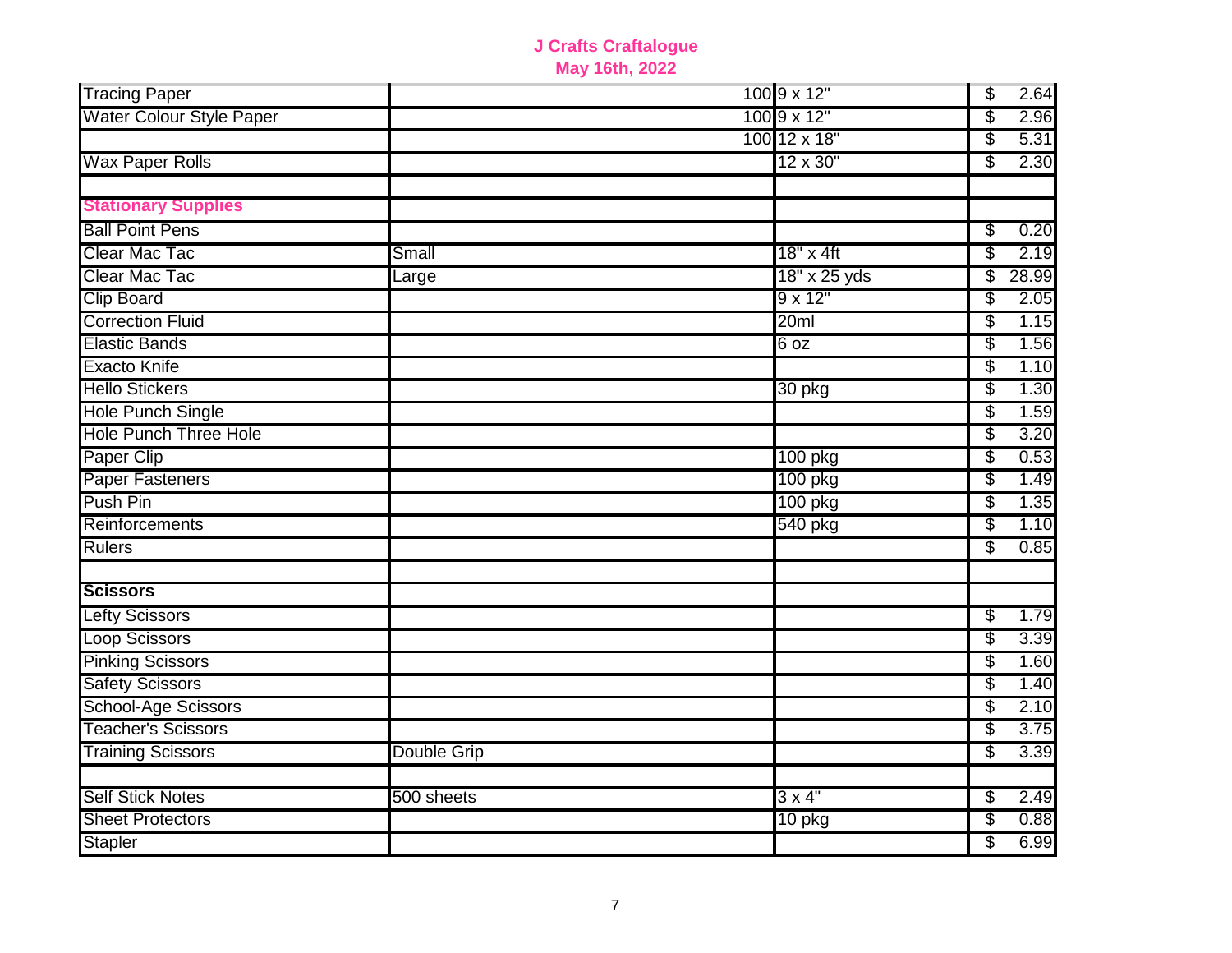| <b>Staples</b>                     |                                         | 5000 pkg |                 | \$ | 1.69  |
|------------------------------------|-----------------------------------------|----------|-----------------|----|-------|
| <b>Staple Remover</b>              |                                         |          |                 | \$ | 1.16  |
| Tote (Plastic Storage Box)         | 13 5/8" x 8 1/4" x 5 7/8                | Plastic  |                 | \$ | 4.59  |
| White Bopard "Speech Bubbles"      |                                         | 12 pkg   |                 | \$ | 18.49 |
| <b>Chalk &amp; Pastels</b>         |                                         |          |                 |    |       |
| <b>Chalk Eraser</b>                |                                         |          |                 | \$ | 1.70  |
| <b>Coloured Chalk</b>              |                                         | $12$ pkg |                 | \$ | 0.71  |
| <b>Coloured Chalk</b>              |                                         | 48 pkg   |                 | \$ | 1.64  |
| <b>White Chalk</b>                 |                                         | 12 pkg   |                 | \$ | 0.56  |
| <b>Sidewalk Chalk</b>              |                                         | 15 box   |                 | \$ | 2.55  |
|                                    |                                         | $10$ box |                 | \$ | 2.19  |
| <b>Charcoal Sketch Sticks</b>      |                                         | 12 pkg   |                 | \$ | 6.39  |
| <b>Chalk Pastels</b>               |                                         | 12 pkg   |                 | \$ | 4.45  |
| <b>Oil Pastels</b>                 |                                         | $24$ pkg |                 | S  | 5.69  |
| <b>Crayon &amp; Pencils</b>        |                                         |          |                 |    |       |
| <b>Bulk Crayons</b>                | 3 Pack Cello Wrapped (Rd, Yell, BI)     |          |                 | \$ | 68.79 |
| <b>Bulk Crayons</b>                | 4 Pack Cello Wrapped (Rd, Yell, Bl, Gr) |          |                 | \$ | 89.95 |
| <b>Individual Packaged Crayons</b> | 3 Pack Cello Wrapped (Rd, Yell, BI)     |          |                 | \$ | 0.24  |
| Crayola Regular                    |                                         | 16 pkg   |                 | \$ | 1.75  |
| Crayola Regular                    |                                         | 64 pkg   |                 | \$ | 5.42  |
| Crayola Jumbo                      |                                         | 100 pkg  |                 | \$ | 19.30 |
| <b>Crayola Specialty Crayons</b>   |                                         |          |                 |    |       |
| <b>Anti-Roll Crayons</b>           |                                         |          | $\overline{8}$  | \$ | 3.08  |
| Dry Erase Crayons                  |                                         |          | 8               | \$ | 4.20  |
| <b>Fabric Crayons</b>              |                                         |          | 8               | \$ | 2.94  |
| <b>Multicultural Crayons</b>       | <b>Colours of the World</b>             |          | $\overline{24}$ | \$ | 3.34  |
| <b>Twistable Crayons</b>           |                                         |          | $\overline{12}$ | \$ | 5.25  |
| <b>Face Paint Crayons</b>          |                                         |          | 6               | \$ | 1.75  |
| <b>Face Paint Crayons</b>          |                                         |          | $\overline{12}$ | \$ | 2.99  |
| <b>Drawing/Sketching Pencils</b>   | 12 Hardness: 4H - 8B                    |          | 12              | \$ | 2.50  |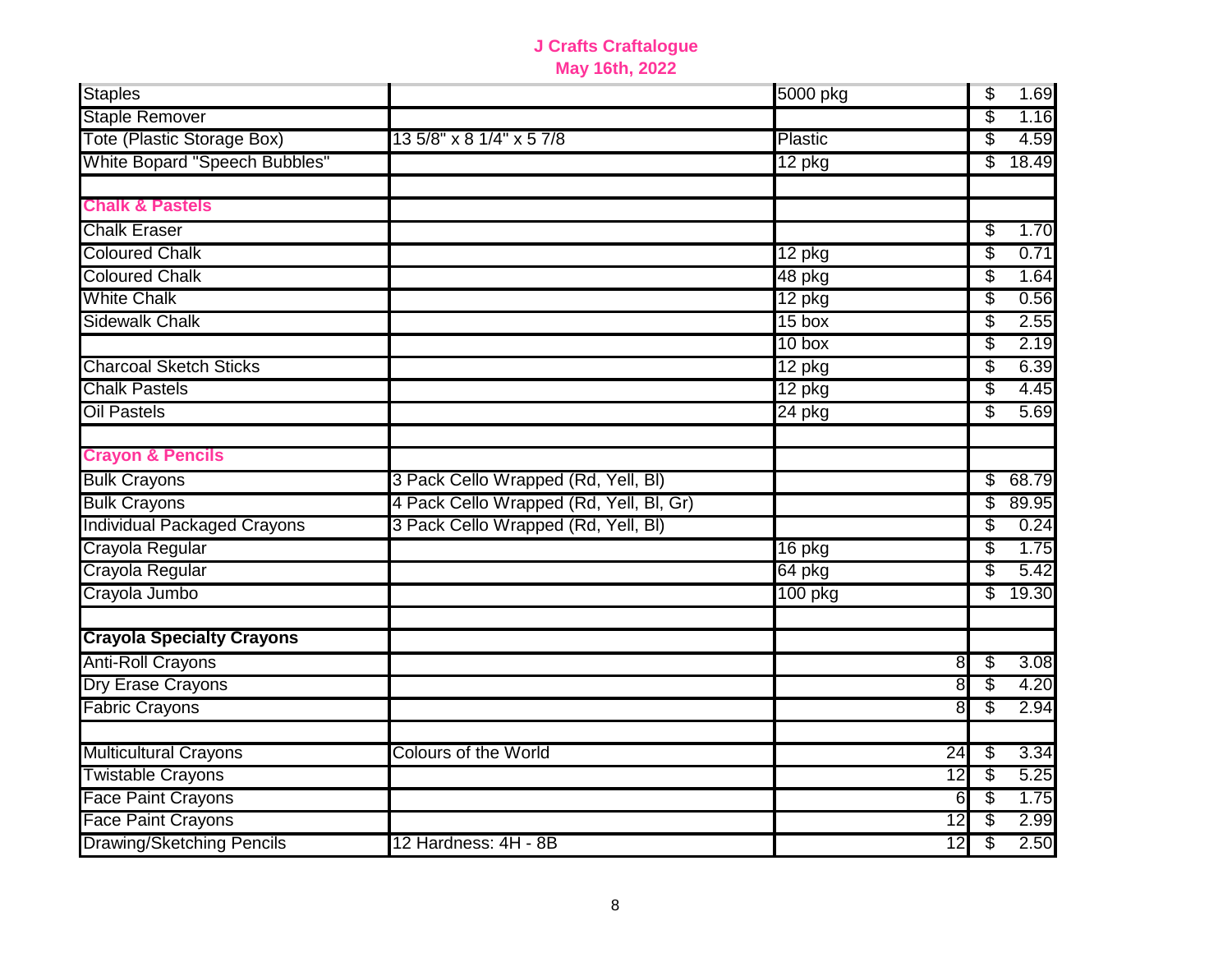| <b>Golf Pencil</b>                  |                                  |              | 144             | $\overline{\$}$ | 12.96 |
|-------------------------------------|----------------------------------|--------------|-----------------|-----------------|-------|
| <b>HB Pencils</b>                   |                                  |              | 10              | \$              | 1.39  |
| Jumbo Pencils                       | <b>Primary Printer</b>           |              | $\overline{12}$ | \$              | 7.92  |
| Pencil Crayons Crayola              |                                  |              | 24              | S               | 6.10  |
| <b>Pencil Crayons Economy</b>       |                                  | 10 or 12     |                 | S               | 1.50  |
| Pencil Crayons Multicultural        | <b>Colours of the World</b>      |              | $\overline{24}$ | \$              | 6.89  |
| <b>Pencil Crayons Multicultural</b> |                                  |              | 8               | S               | 2.68  |
| Pencil Crayons Watercolour          |                                  |              | $\overline{12}$ | S               | 4.41  |
| <b>Pencil Eraser White</b>          |                                  |              |                 | S               | 0.56  |
| <b>Pencil Sharpner</b>              | Fits 2 sizes                     |              |                 | S               | 0.53  |
| <b>Markers</b>                      |                                  |              |                 |                 |       |
| <b>Crayola Markers</b>              |                                  |              |                 |                 |       |
| Fabric                              |                                  |              | 10              | \$              | 5.72  |
| Multicultural Marker (Washable)     | <b>Colours of the World</b>      |              | $\overline{24}$ | \$              | 9.75  |
| <b>Paint Brush Markers</b>          |                                  |              | 5 <sub>5</sub>  | \$              | 5.99  |
| Pip-Squeaks (Mini Washable)         |                                  |              | 16              | \$              | 5.61  |
| Regular Tip (Washable)              |                                  |              | 16              | \$              | 8.54  |
| Regular Tip (Washable)              | <b>Bulk Pack</b>                 |              | 100             | $\overline{\$}$ | 52.57 |
| Scented (Washable)                  |                                  |              | 10              | \$              | 6.05  |
| <b>Stamping Marker</b>              |                                  |              | 10              | \$              | 6.05  |
| Thin Tip                            |                                  |              | $\overline{12}$ | \$              | 4.75  |
| <b>Window Marker</b>                |                                  |              | 8               | \$              | 5.99  |
| <b>Metallic Markers</b>             |                                  |              | 6               | S               | 3.49  |
| <b>Permanent Marker</b>             | Thick Tip                        | Bk, Rd       |                 | \$              | 0.99  |
|                                     | Thin Tip Package of 3            |              |                 | \$              | 2.64  |
|                                     | Sharpie Thin Tip                 | <b>Black</b> |                 | \$              | 1.80  |
|                                     | <b>Crayola Permanent Markers</b> |              | $\overline{12}$ | \$              | 8.99  |
| <b>Whiteboard Markers</b>           |                                  |              | 3               | \$              | 1.99  |
| <b>Whiteboard Eraser</b>            |                                  |              |                 | S               | 1.59  |
| <b>Musical Instruments</b>          |                                  |              |                 |                 |       |
| <b>Bells</b>                        | Wrist                            |              |                 | S               | 5.62  |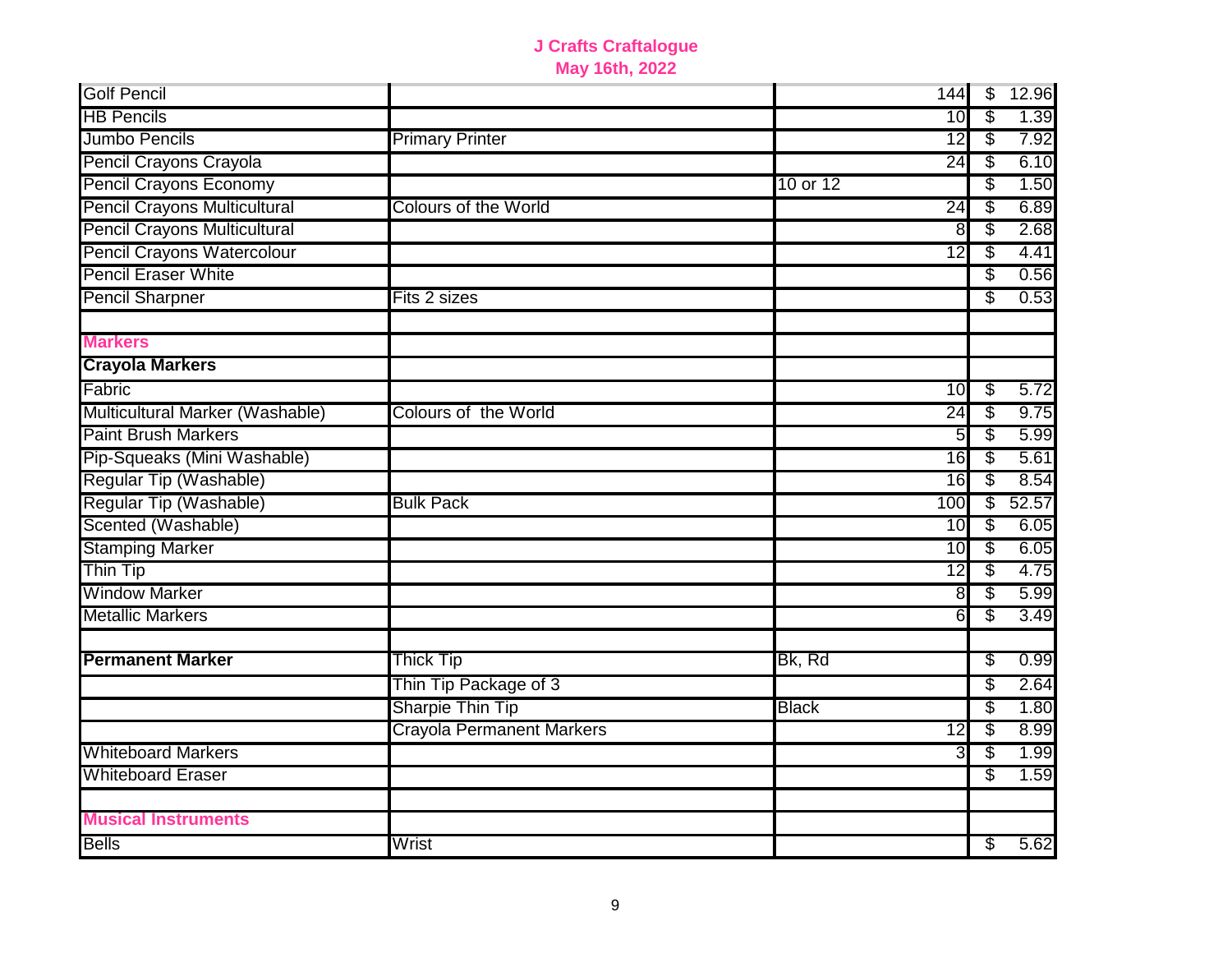|                                      | <b>Cluster</b>                            |               | \$<br>3.70  |
|--------------------------------------|-------------------------------------------|---------------|-------------|
| Castanets                            | Finger                                    |               | \$<br>2.20  |
|                                      | Hand                                      |               | \$<br>8.62  |
| Cymbals                              |                                           | 5"            | \$<br>13.70 |
| <b>Finger Cumbals</b>                |                                           |               | \$<br>14.99 |
| Flute (Recorder)                     |                                           |               | \$<br>3.99  |
| <b>Kazoo</b>                         |                                           |               | \$<br>1.99  |
| <b>Maracas</b>                       | <b>Wood Maracas</b>                       | 7"            | \$<br>16.50 |
|                                      | Egg Maracas                               |               | \$<br>5.68  |
|                                      | Maraca Charms                             | 3"            | \$<br>0.30  |
| <b>Sand Blocks</b>                   |                                           |               | \$<br>10.69 |
| <b>Tambourine</b>                    |                                           | 6"            | \$<br>11.52 |
| Tom Boy Drum                         |                                           | 15cm          | \$<br>11.99 |
| <b>Tone Blocks</b>                   |                                           |               | \$<br>8.21  |
| Triangle                             |                                           |               | \$<br>8.79  |
| <b>Rhythm Sticks</b>                 | Pair                                      |               | \$<br>6.99  |
|                                      |                                           |               |             |
| <b>Science &amp; Nature Supplies</b> |                                           |               |             |
|                                      |                                           |               |             |
| <b>Binoculars</b>                    |                                           |               | \$<br>4.10  |
| <b>Bug Net</b>                       | Retractable                               |               | \$<br>3.99  |
| <b>Clock Movements</b>               |                                           |               | \$<br>9.45  |
| Compass                              |                                           |               | \$<br>3.70  |
| <b>Magnetic Sheets</b>               |                                           | $5 \times 8"$ | \$<br>1.25  |
| <b>Magnets</b>                       | 16mm                                      | 50            | \$<br>3.05  |
| <b>Magnifying Glass</b>              |                                           |               | \$<br>1.77  |
| Magnifying Bug Jar                   |                                           |               | \$<br>4.99  |
| Mini Mesh Strainer                   |                                           |               | \$<br>1.99  |
| <b>Rescue Blanket</b>                |                                           |               | \$<br>2.69  |
| <b>Wiggle Bot</b>                    | Scribble                                  |               | \$<br>9.99  |
| <b>Wood Burner</b>                   | 9 tips & stand & case                     |               | \$<br>78.99 |
|                                      |                                           |               |             |
| <b>Modelling Supplies</b>            |                                           |               |             |
| <b>Art Paste</b>                     | Washable - Makes 4 quarts for paper mache |               | \$<br>5.32  |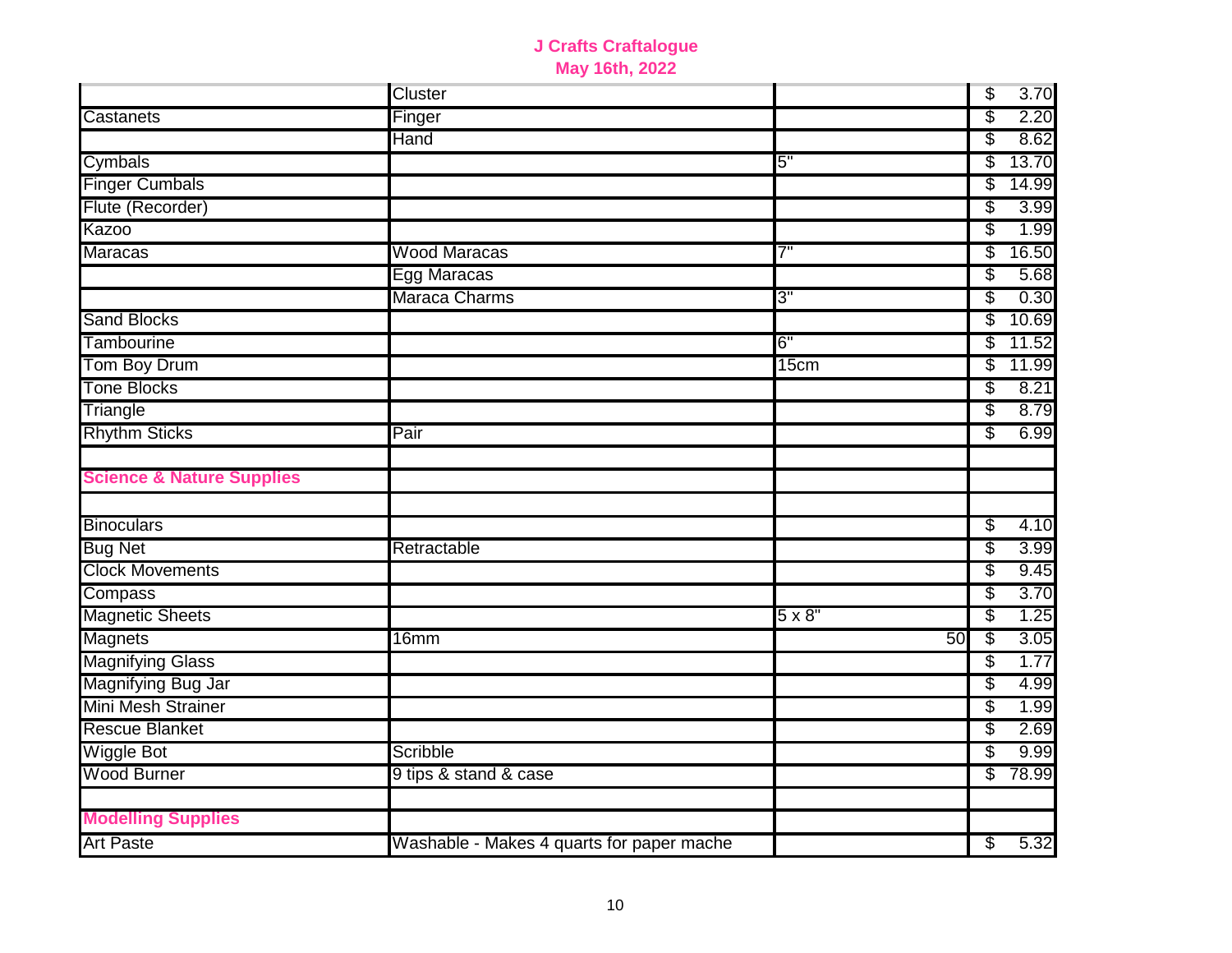| <b>Bees Wax Sheets</b>        |                                                                                                |                   | \$                            | 2.10    |
|-------------------------------|------------------------------------------------------------------------------------------------|-------------------|-------------------------------|---------|
| <b>Candle Wick</b>            |                                                                                                |                   | \$                            | 10.52   |
| Clay: Air Dry                 | 1 <sub>lb</sub>                                                                                |                   | \$                            | 3.96    |
|                               | $10$ kg                                                                                        |                   | S                             | 17.51   |
|                               | $20$ kg                                                                                        | <b>Full Box</b>   | \$                            | 33.50   |
| <b>Crayola Model Magic</b>    | White                                                                                          | 4 oz              | \$                            | 4.85    |
|                               | White                                                                                          | 2lb Tub           | \$                            | 23.99   |
|                               | 4 Asst Colours                                                                                 | 2lb Tub           | \$                            | 23.99   |
|                               | 4 Neon Colours                                                                                 | 2lb Tub           | \$                            | 25.75   |
|                               | 4 Multicultural Colours                                                                        | 2lb Tub           | \$                            | 25.75   |
| <b>Cream of Tartar</b>        |                                                                                                | $100$ gm          | \$                            | 2.75    |
| Living Sands Kit              |                                                                                                | 1 lb              | \$                            | 10.49   |
| Modelling Clay (Plasticene)   | <b>6 Assorted Colour</b>                                                                       | 500 <sub>gm</sub> | S                             | 3.37    |
|                               | 6 Assorted Neon Colour                                                                         | 300gm             | \$                            | 2.98    |
|                               | 6 Multicultural Colour                                                                         | 500 <sub>gm</sub> | \$                            | 3.37    |
| Plaster Mix (Powder)          | Non Toxic                                                                                      | 1 kg              | \$                            | 3.99    |
|                               |                                                                                                | $10$ kg           | \$                            | 26.65   |
| Plastistrip                   | <b>Plaster Dipped Gauze Rolls</b>                                                              | 4"x15ft           | S                             | 6.76    |
| <b>Playmais Building Bits</b> |                                                                                                | $700$ pcs         |                               | \$19.99 |
| Sand                          | Coloured Rd, Yell, Gr, Bl, Wh, Purple, Pink,<br>Black, Brown, Orange, Peach, Lavender, Lt Blue | 1 lbs             | \$                            | 2.89    |
|                               | <b>White Silica Free</b>                                                                       | 25 lb Box         | \$                            | 19.99   |
|                               | <b>Coloured - Assorted Class Pack</b>                                                          | 1 lb bag x 12 col | \$                            | 21.25   |
| Sand Bottle with Lid          | <b>Assorted sizes</b>                                                                          |                   | \$                            | 0.89    |
| <b>Sculpey Blocks</b>         | Rd, Yell, Gr, Lt Grn, Bl, Lt Bl, Bk, Wh,                                                       | 56 gm             | \$                            | 3.85    |
|                               | Pk, Pur, Lilac, Or, Sil, Gd, Br, Glow                                                          |                   |                               |         |
| <b>Polymer Clay Set</b>       |                                                                                                | 60gm              | \$                            | 2.85    |
| <b>Modelling Tools</b>        |                                                                                                |                   |                               |         |
| <b>Plastic Cookie Cutters</b> | <b>Assorted Shappes</b>                                                                        |                   | 9<br>S                        | 3.05    |
|                               | Halloween                                                                                      |                   | $\overline{\mathcal{S}}$<br>6 | 2.08    |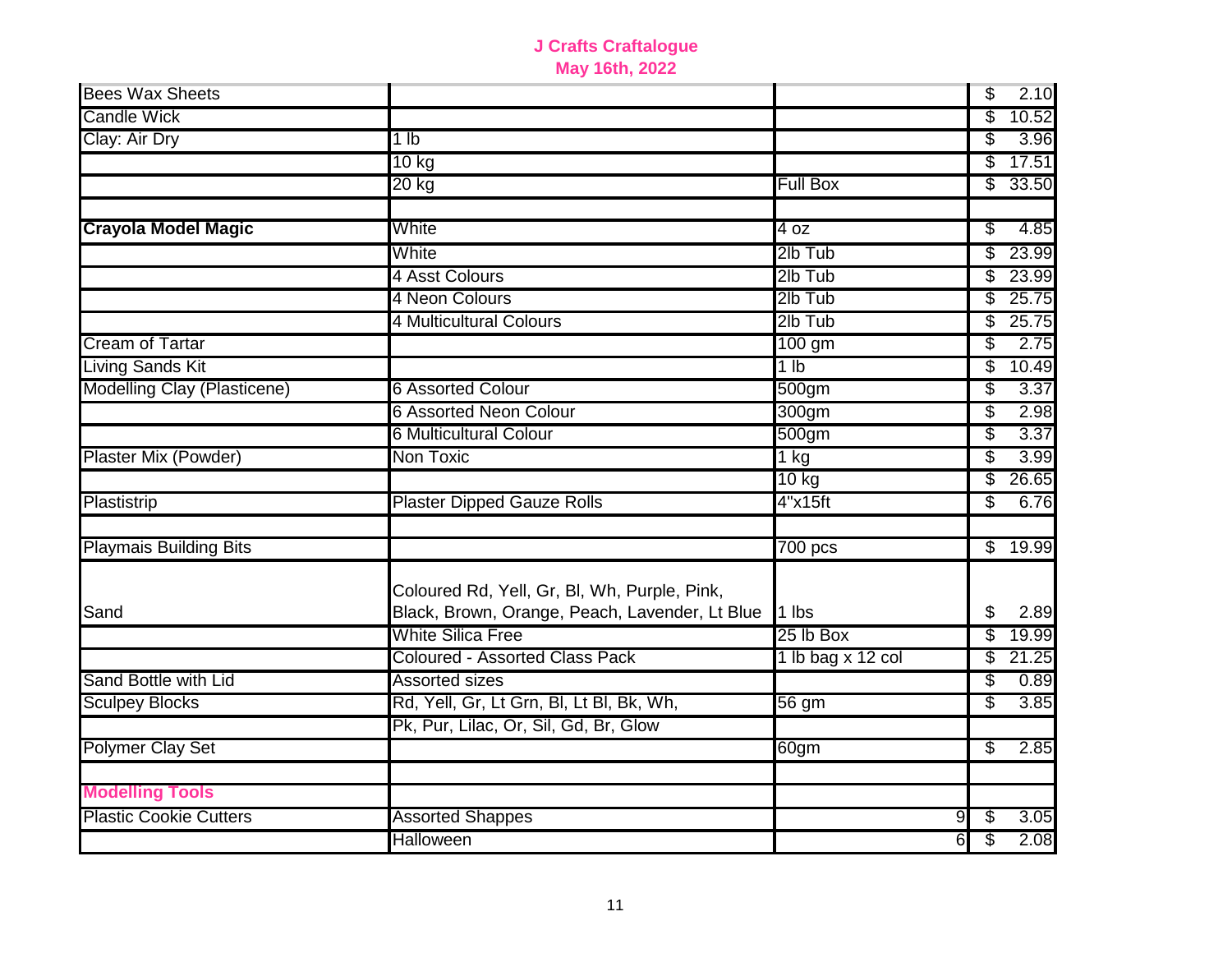|                                        | Letters                  | 26             | \$ | 5.47  |
|----------------------------------------|--------------------------|----------------|----|-------|
|                                        | <b>Numbers</b>           | 14             | \$ | 3.25  |
|                                        | Christmas                | 9              | \$ | 4.99  |
| <b>Plastic Moulds</b>                  | <b>Animal Faces</b>      |                | \$ | 13.28 |
|                                        | <b>Bugs</b>              |                | S  | 5.60  |
|                                        | <b>Face Forms</b>        | 5              | \$ | 7.40  |
|                                        | Sea Life                 |                | \$ | 5.60  |
| <b>Plastic Mould Set</b>               |                          | $18$ pkg       | \$ | 9.50  |
| <b>Pizza Cutter</b>                    |                          |                | \$ | 1.83  |
| <b>Plastic Rolling Pin</b>             |                          |                | \$ | 2.96  |
| <b>Wooden Rolling Pin</b>              |                          |                | \$ | 2.39  |
| <b>Pumpkin Carving Set</b>             |                          |                | \$ | 2.45  |
| <b>Sculpting Tools</b>                 |                          | 7 pkg          | \$ | 3.95  |
| <b>Jewellery &amp; Sewing Supplies</b> |                          |                |    |       |
| <b>Jewellery Findings</b>              |                          |                |    |       |
| <b>Barrettes</b>                       | 21/4"                    | 100 pkg        | \$ | 14.86 |
| <b>Bead Crimps</b>                     |                          | 500 pkg        | \$ | 5.24  |
| <b>Buckles</b>                         | <b>Clear or Coloured</b> | 50             | \$ | 11.50 |
| <b>Fish Hook Earrings</b>              |                          | 100 pkg        | \$ | 5.50  |
| <b>Hair Bands</b>                      | 1/2" no teeth            | 25 pkg         | \$ | 9.86  |
| Jewellery Chain                        |                          | 2 <sub>m</sub> | \$ | 3.95  |
| <b>Jewellery Fasteners</b>             |                          | 100 pkg        | \$ | 8.38  |
| <b>Jewellery Pliers</b>                |                          |                | \$ | 3.20  |
| <b>Jump Rings</b>                      | 7mm                      | 250 pkg        | \$ | 4.35  |
| Key Ball Chain                         |                          | 100 pkg        | \$ | 12.10 |
| <b>Key Ring</b>                        |                          | 100 pkg        | \$ | 4.72  |
| <b>Metal Rings</b>                     | 21/2"                    | 50 pkg         | \$ | 21.85 |
|                                        | 3"                       | 50 pkg         | \$ | 20.89 |
| <b>Pin Backs</b>                       | 2.5"                     | 100 pkg        | \$ | 5.99  |
| <b>Snap Barrettes</b>                  |                          | 8 pk           | \$ | 1.15  |
| <b>Zipper Pull</b>                     |                          | 100 pkg        | \$ | 4.59  |
| <b>Pins &amp; Needles</b>              |                          |                |    |       |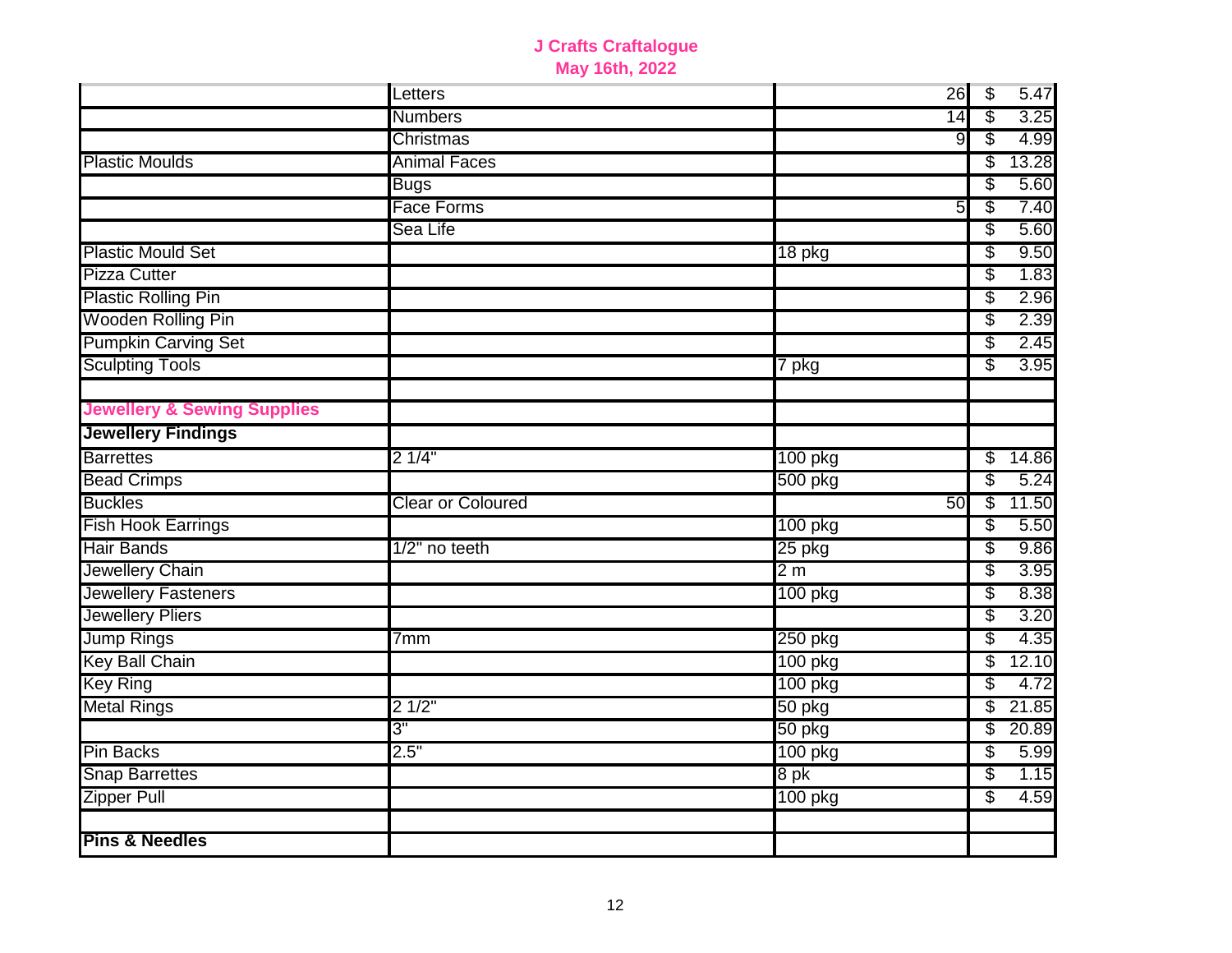| <b>Safety Pins</b>               |                               | 100 pkg           | \$<br>1.56  |
|----------------------------------|-------------------------------|-------------------|-------------|
| <b>Sewing Needles</b>            |                               | 50 pkg            | \$<br>1.10  |
| <b>Yarn Needles</b>              | <b>Plastic</b>                | 16 pkg            | \$<br>2.65  |
| <b>Thread, Lacing &amp; Wire</b> |                               |                   |             |
| <b>Elastic Thread</b>            |                               | 20 yd             | \$<br>1.60  |
| <b>Elastic Thread Metallic</b>   |                               | 15 <sub>yd</sub>  | \$<br>2.39  |
| <b>Embroidery Thread</b>         | Small                         |                   | \$<br>0.39  |
|                                  | Large                         |                   | \$<br>4.30  |
| <b>Fishing Wire</b>              |                               | 100 yd            | 2.28<br>\$  |
| Hemp                             | Coloured                      | 100 yd            | \$<br>6.69  |
|                                  | Natural                       | 100 yd            | \$<br>5.99  |
|                                  | Mini                          | 20 yd             | \$<br>2.10  |
|                                  |                               |                   |             |
| <b>Leather Lacing</b>            | Bk, Bn, Bl, Gy, Rd, Turq, Pur | 25 yd             | 12.45<br>\$ |
| <b>Mesh Tubing Silver</b>        | 4mm                           | 50 <sub>m</sub>   | \$<br>4.54  |
| <b>Metallic Cord</b>             | Rd, Pk, Pur, Aqua, Gd, Sil    | 12 yd             | \$<br>1.65  |
| Parachute Cord                   |                               | 21'               | \$<br>2.99  |
| Parachute Cord Bracelet Maker    |                               | Loom              | \$<br>18.50 |
| <b>Rattail Cord</b>              | <b>Black 2mm</b>              | 100m              | \$<br>8.21  |
|                                  | Rainbow 2mm                   | 100m              | \$<br>11.10 |
| Rexlace Plastic Lacing "Gimp"    | Regular (40 Colours)          | 100 yd            | \$<br>2.99  |
|                                  | Glow                          | 100 yd            | \$<br>3.99  |
|                                  |                               |                   |             |
|                                  | Metallic                      | 50 yd             | \$<br>2.89  |
|                                  | Tie Dye Colour                | $33.3$ yd         | \$<br>2.85  |
| <b>Stretch Cord</b>              |                               |                   | \$<br>3.25  |
| S'ghetti String Lacing           | <b>Round Stretchy</b>         | 50yd              | \$<br>3.99  |
| <b>Sewing Thread</b>             | Bk, Wh                        | 150 yd            | 1.83<br>\$  |
|                                  | Bk, Wh.5mm                    | 100 <sub>m</sub>  | \$<br>2.25  |
| <b>Waxed Cord</b>                | 8mm x 5.5m                    |                   | \$<br>3.10  |
| Wire                             | Silver                        | $24 \text{ yd}$   | \$<br>2.36  |
|                                  | <b>Coloured Metallic Wire</b> | $3m \times 6$ col | \$<br>1.80  |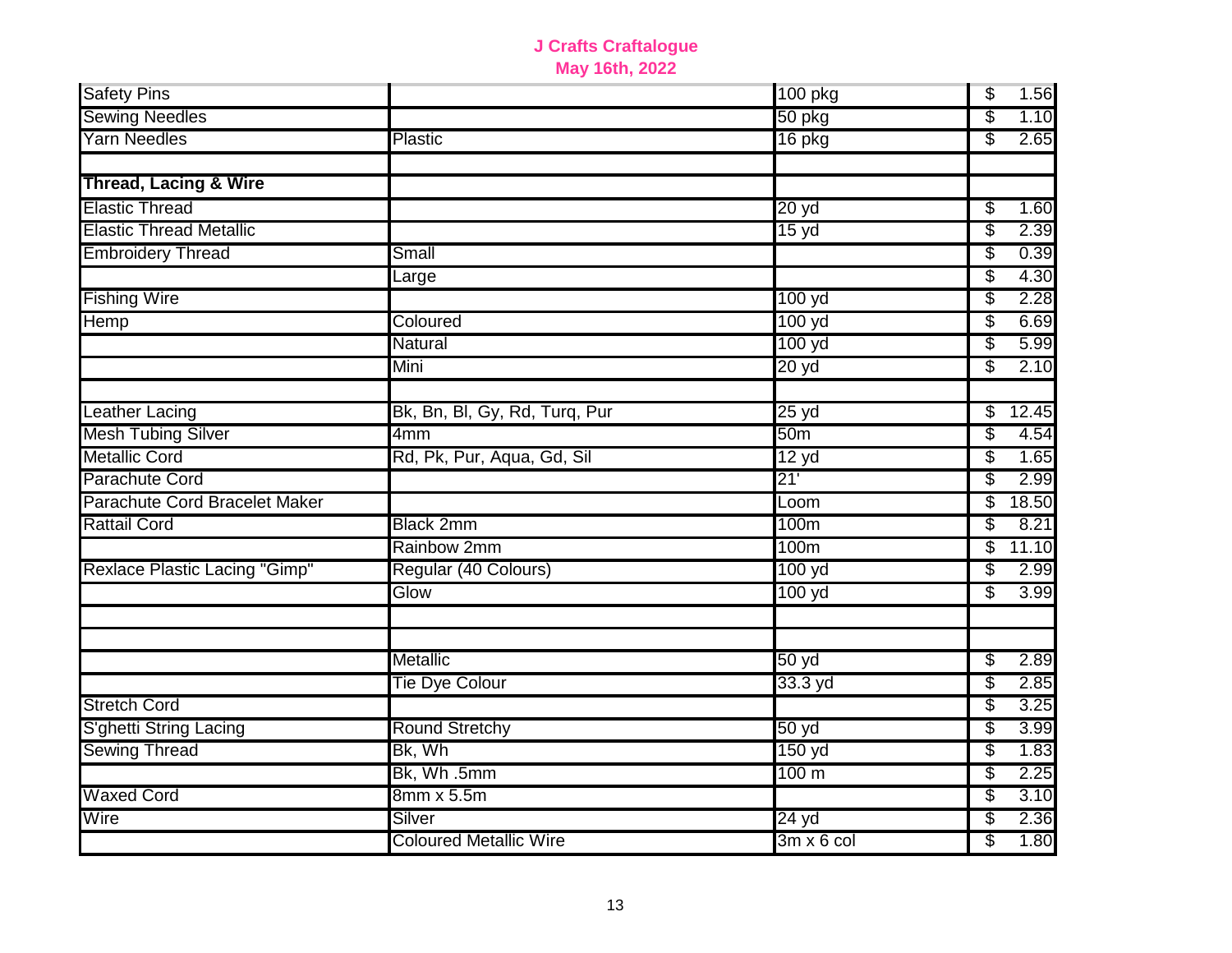| <b>Beads</b>                  | 8mm x5.5m                                    |                   |             |
|-------------------------------|----------------------------------------------|-------------------|-------------|
| <b>Bone Bead</b>              |                                              | 250 <sub>gm</sub> | 5.13<br>\$  |
| <b>Butterfly Bead</b>         |                                              | 100 pkg           | \$<br>2.29  |
| <b>Cartwheel Bead</b>         | $12 \text{ mm}$                              | 500 pkg           | 4.20<br>\$  |
| <b>Crow Beads</b>             | <b>Multi or Solid</b>                        | 1000 pkg          | \$<br>6.99  |
| <b>Crowbeads Glitter</b>      |                                              | 500 pkg           | 3.75<br>\$  |
| Crowbead Jumbo                |                                              | 250 pkg           | 5.78<br>\$  |
| <b>Crowbead Metallic</b>      | $40$ gm                                      | 145 pkg           | \$<br>1.85  |
| <b>Crowbeads Mini</b>         |                                              | 1000 pkg          | \$<br>3.50  |
| Dazzle Beads                  | 6mm                                          | 1000 pkg          | \$<br>6.49  |
| <b>Designer Plastic Beads</b> |                                              | 1 <sub>lb</sub>   | \$<br>6.99  |
| <b>Flower Bead</b>            |                                              | 100 pkg           | \$<br>2.29  |
| <b>Foam Bead</b>              |                                              | 100 pkg           | 3.75<br>\$  |
| <b>Glass Bead</b>             | Assorted                                     | 400 gm            | \$<br>5.49  |
| Glass Bead Set                | Includes Beads, Fishing Wish and 2 Clasps    |                   | \$<br>2.95  |
| Glow-in-the-Dark Beads        | 6mm                                          | 500 pkg           | \$<br>3.99  |
| <b>Heart Bead</b>             |                                              | 100 pkg           | \$<br>1.99  |
| <b>Letter Bead</b>            | 5mm Bk&Wh                                    | 250 pkg           | \$<br>6.99  |
| <b>Letter Bead</b>            | 5mm Col                                      | 910 pkg           | \$<br>8.75  |
| <b>Letter Bead</b>            | 1"                                           | 288 pkg           | 16.99<br>\$ |
| <b>Melt Beads</b>             | <b>Assorted Colour</b>                       | 1000 pkg          | \$<br>2.43  |
|                               |                                              | 6000 pkg          | 12.99<br>\$ |
|                               |                                              | 22,000 pkg        | \$<br>32.99 |
|                               | Glow-in-the-Dark                             | 1000 pkg          | \$<br>3.25  |
| <b>Melt Bead Sets</b>         | Includes Board, Beads, Parch.Paper, Tweezers |                   | \$<br>1.99  |
|                               |                                              |                   | 14.9912.9   |
| <b>Melt Bead Biggies</b>      |                                              | 1200 pkg          |             |
| Melt Bead Biggie Boards       | Square                                       |                   | 4.75<br>\$  |
| <b>Melt Bead Boards</b>       |                                              |                   | 1.50<br>\$  |
| Melt Bead Boards Jumbo        |                                              |                   | \$<br>2.75  |
| <b>Metallic Round Bead</b>    |                                              | 40 <sub>gm</sub>  | \$<br>1.39  |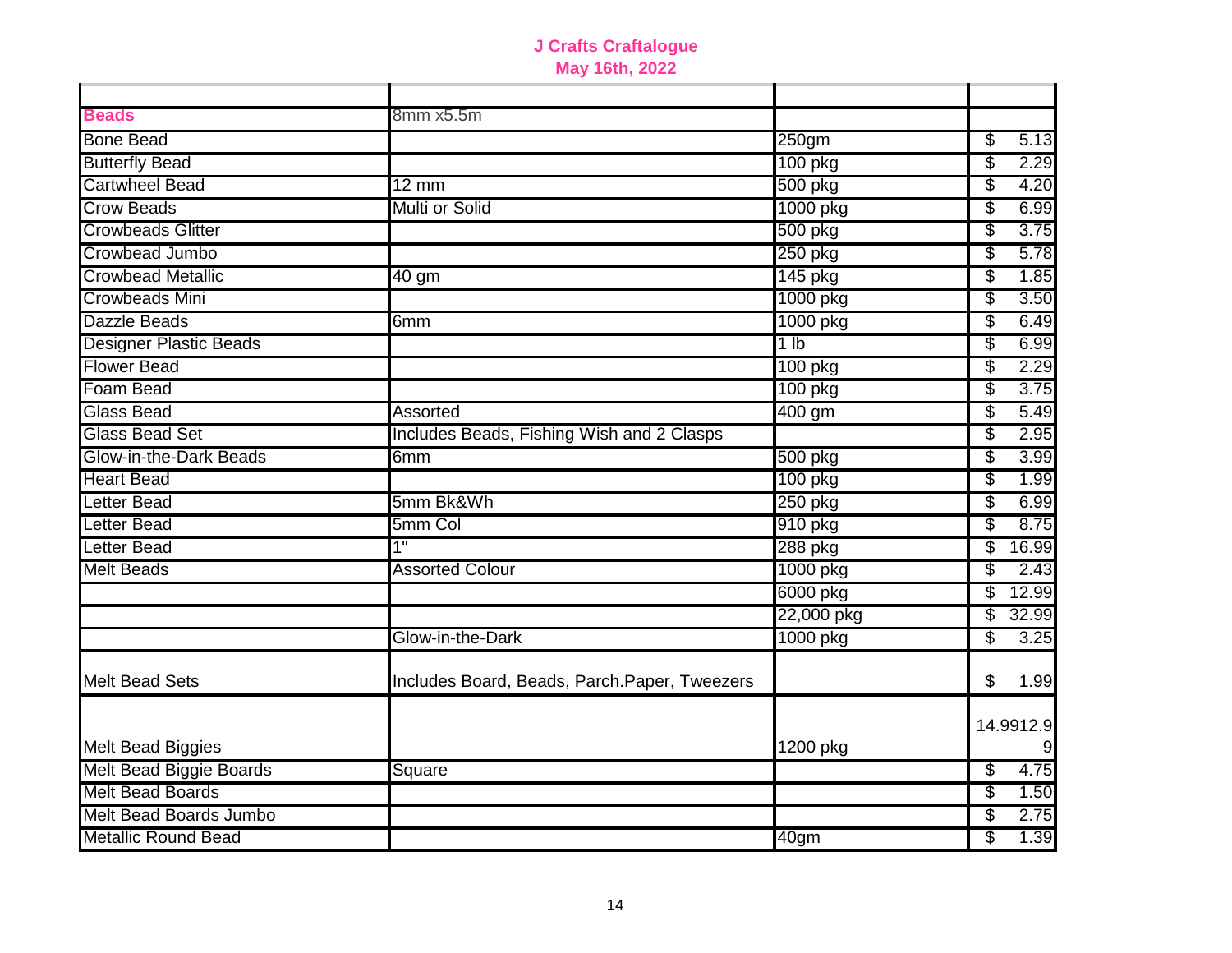| Neon Plastic Bead                   |                        | 500 pkg         | $\overline{\$}$          | 1.99  |
|-------------------------------------|------------------------|-----------------|--------------------------|-------|
| <b>Pearl Bead</b>                   |                        | 40gm            | \$                       | 1.49  |
| Pom-Pom Bead                        | 1/2"                   | 100 pkg         | \$                       | 3.19  |
| <b>Seed Bead</b>                    | Glass 2mm              | 0.5kg           | \$                       | 11.50 |
|                                     | Glass 4mm              | 250gm           | S                        | 12.10 |
|                                     | Vial 2mm               | 24gm            | \$                       | 2.99  |
| <b>Shell Bead</b>                   |                        | 1 <sub>oz</sub> | \$                       | 2.22  |
| <b>Silver Charms</b>                |                        | 100pkg          | S                        | 3.75  |
| Spaghetti Bead                      |                        | 1000pkg         | S                        | 6.99  |
| <b>Sports Bead Assortment</b>       |                        | 100pkg          | \$                       | 7.95  |
| <b>Star Bead</b>                    |                        | 100pkg          | \$                       | 1.99  |
| <b>Striped Plastic Bead</b>         |                        | 100pkg          | \$                       | 5.99  |
| <b>Tribead</b>                      |                        | 1000pkg         | \$                       | 5.59  |
| <b>Wood Bead</b>                    | Assorted               | 250gm           | S                        | 4.94  |
|                                     | <b>Assorted Colour</b> | 300             | $\overline{\mathcal{S}}$ | 2.99  |
|                                     | <b>Natural Round</b>   | 40gm            | \$                       | 2.15  |
|                                     | Striped                | 100             | S                        | 6.49  |
| <b>Miscellaneous Craft Supplies</b> |                        |                 |                          |       |
| <b>Alphabet Noodles</b>             | $1/2$ lb               |                 | \$                       | 6.65  |
| Balloon                             | 12"                    | 12              | \$                       | 1.43  |
| <b>Bandanas</b>                     | 21 x 21"               | $\overline{12}$ | S                        | 20.98 |
| Bells (Jingle)                      | 10 <sub>mm</sub>       | 100 pkg         | \$                       | 5.29  |
| <b>Butcher Cord</b>                 | 1 lb roll              |                 | \$                       | 10.77 |
| <b>Buttons</b>                      | Large 1/2 lb           |                 | \$                       | 6.45  |
|                                     | Small 1/2 lb           |                 | \$                       | 3.90  |
| Candles - Telights                  |                        | 16 pkg          | S                        | 2.25  |
| <b>Cardboard</b>                    |                        |                 |                          |       |
| <b>Cardboard Cars</b>               |                        | 24 pkg          | \$                       | 9.60  |
| <b>Cardboard Coaster</b>            | Circle, Heart          | 12 pkg          | \$                       | 0.69  |
| <b>Cardboard Dinosaurs</b>          |                        |                 | \$                       | 12.69 |
| <b>Cardboard Door Hanger</b>        | $9 \times 4"$          | 12 pkg          | \$                       | 4.98  |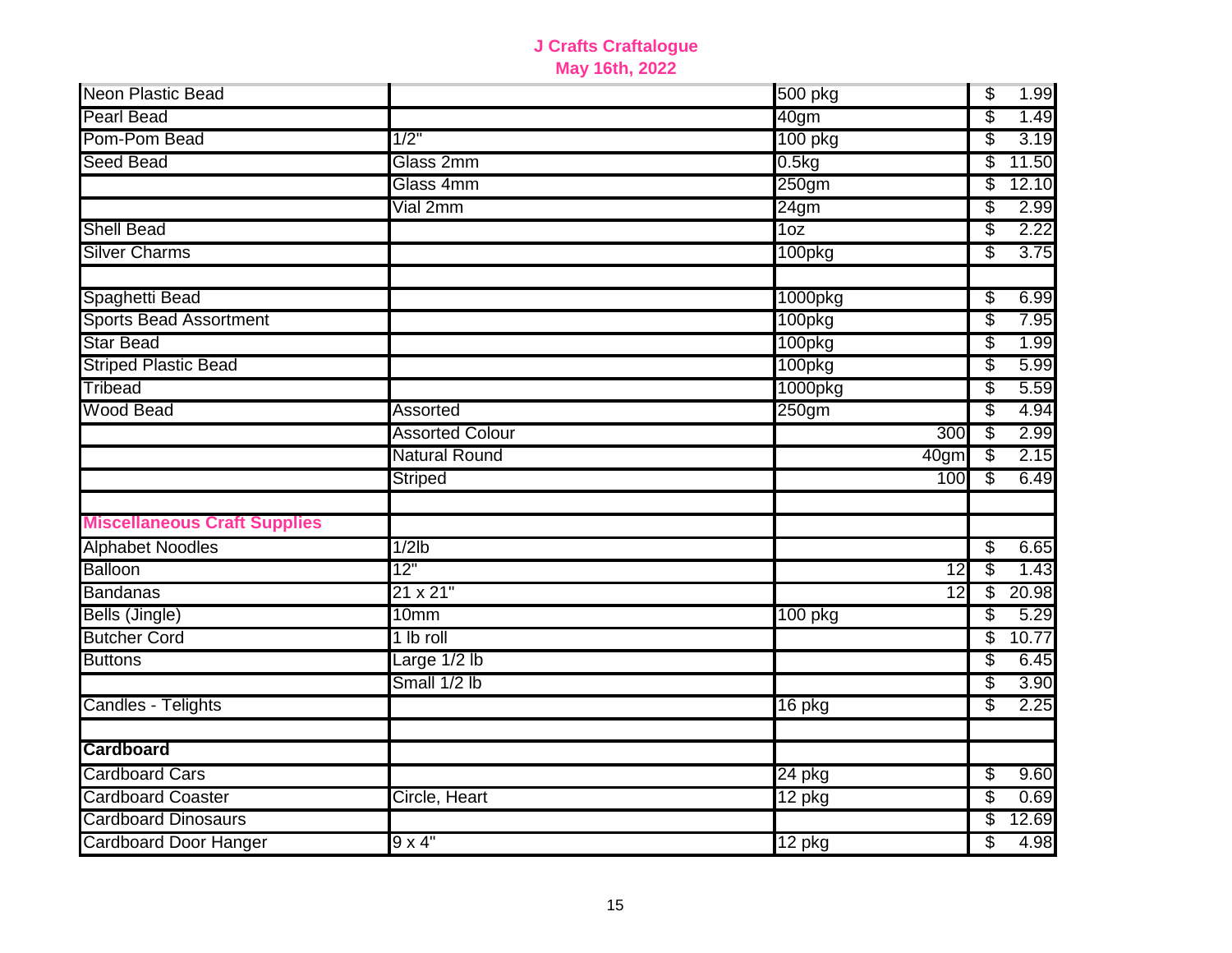| <b>Cardboard LightSwitch Covers</b> |                                    | 12 pkg              |                 | $\overline{\mathcal{E}}$ | 1.85  |
|-------------------------------------|------------------------------------|---------------------|-----------------|--------------------------|-------|
| <b>Cardboard Sunglass Frames</b>    | $3 \times 7"$                      | 12 pkg              |                 | \$                       | 5.60  |
| <b>Cardboard Mats</b>               | $3 \times 5$ "                     | 12 pkg              |                 | \$                       | 0.69  |
| <b>Cardboard Picture Frames</b>     | Circle, Rect, Heart                | 12 pkg              |                 | \$                       | 4.88  |
| <b>Cardboard Robots</b>             |                                    | 24 pkg              |                 | \$                       | 11.59 |
| <b>Cardboard Rolls</b>              |                                    | $\overline{12}$ pkg |                 | \$                       | 6.49  |
| <b>Cardboard Train Frame</b>        |                                    |                     |                 | \$                       | 11.99 |
| <b>Cardboard Christmas Tree</b>     |                                    | $12$ pkg            |                 | \$                       | 5.25  |
| <b>Cardboard Puzzle Pieces</b>      | <b>Kid Shape</b>                   | 24 pkg              |                 | \$                       | 10.22 |
| <b>Cardboard Treasure Box</b>       | $6 \times 4$ "                     |                     | 10              | S                        | 2.49  |
| <b>Coffee Filters</b>               |                                    | 100 pkg             |                 | \$                       | 1.65  |
| <b>Cotton Balls</b>                 | White                              |                     | 2000            | \$                       | 9.95  |
|                                     | Yell, BI, Pk                       |                     | 200             | \$                       | 5.29  |
| Crown                               | <b>Gold Foil</b>                   |                     | $\overline{12}$ | \$                       | 12.10 |
| <b>Diamond Dotz</b>                 | Butterfly, Bear, Ladybug, Cat, Dog |                     |                 | \$                       | 7.50  |
| <b>Doilies</b>                      | White 4"                           |                     | 100             | \$                       | 2.25  |
|                                     | White 6.5"                         |                     | 100             | \$                       | 3.29  |
|                                     | 8 <sub>mm</sub>                    |                     |                 |                          |       |
| <b>Eyes</b>                         |                                    |                     | 333             | S                        | 4.89  |
|                                     | 8mm                                |                     | 100             | S                        | 1.44  |
|                                     | 10mm                               |                     | 333             | \$                       | 5.89  |
|                                     | 10 <sub>mm</sub>                   |                     | 100             | S                        | 1.96  |
|                                     | 15mm                               |                     | 100             | \$                       | 2.59  |
|                                     | Assorted                           |                     | 150             | \$                       | 2.10  |
|                                     | <b>Assorted Size / Colour</b>      |                     | 400             | \$                       | 6.75  |
| Stick on eyes                       | Oval                               |                     | 150             | \$                       | 4.99  |
|                                     | Round                              |                     | 1000            | \$                       | 5.75  |
| <b>Fabric Mosaic Squares</b>        |                                    | 400 <sub>pcs</sub>  |                 | \$                       | 10.50 |
| Feathers                            |                                    | 100 gm              |                 | \$                       | 14.99 |
| Feathers                            |                                    | 3 <sub>gm</sub>     |                 | \$                       | 2.12  |
| <b>Felt Shapes</b>                  |                                    | 48-100              |                 | \$                       | 2.63  |
| <b>Felt Sheet Pack</b>              | <b>Assorted Colours</b>            | 10 sheets           |                 | \$                       | 6.30  |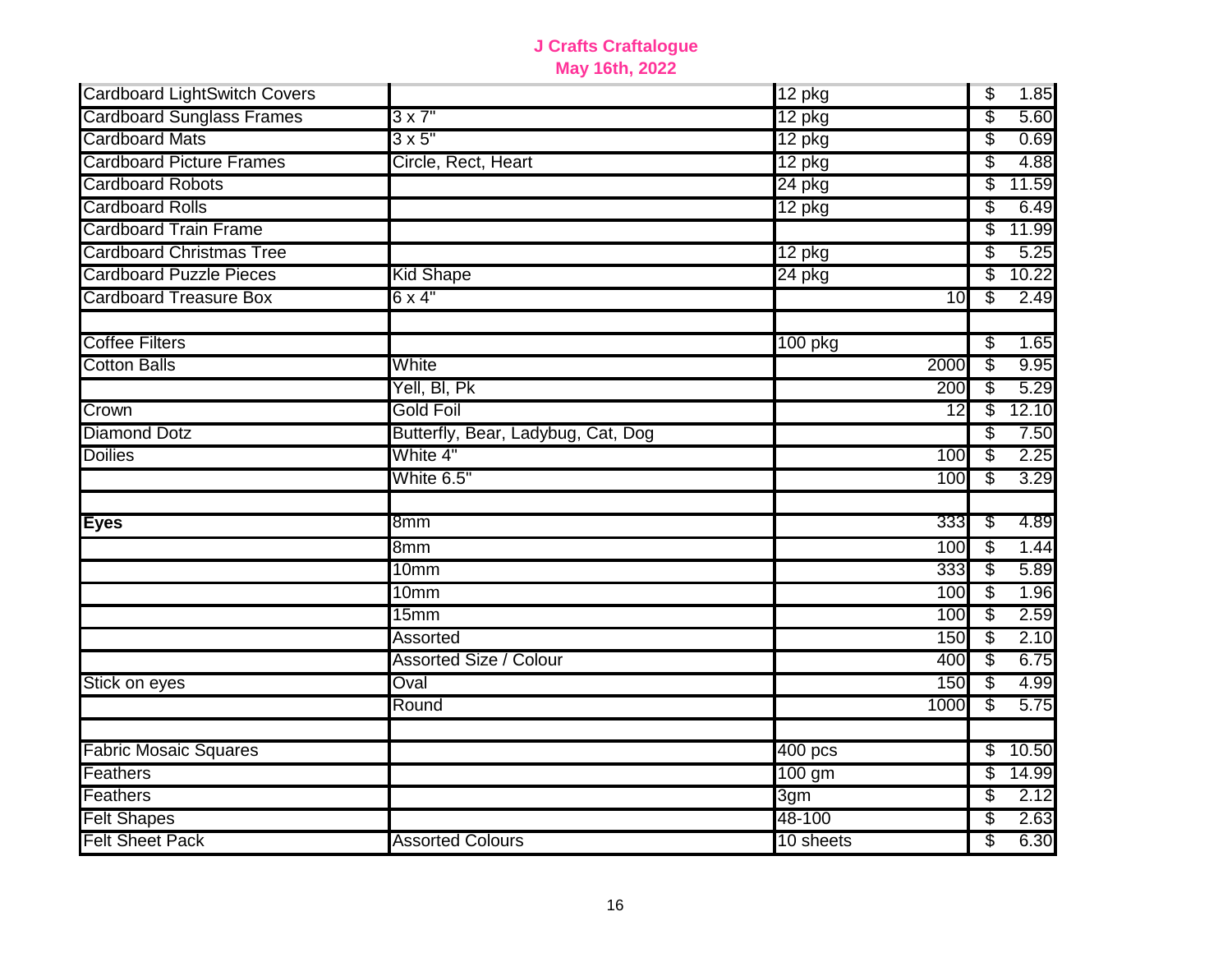| <b>Felt Squares</b>      | Per Sheet                      | 9 x 12"          | \$ | 0.63 |
|--------------------------|--------------------------------|------------------|----|------|
| <b>Flower Pot</b>        |                                | 4"               | \$ | 0.32 |
| Flowers                  | 3"                             | 50 <sub>pc</sub> | \$ | 1.99 |
| <b>Foam Pearls</b>       |                                | 20 <sub>gm</sub> | \$ | 1.89 |
|                          |                                |                  |    |      |
| <b>Foam Shapes</b>       |                                |                  |    |      |
|                          | Assorted                       | $1/4$ lb bag     | \$ | 6.50 |
|                          | Assorted                       | 360 pcs          | \$ | 3.99 |
|                          | Animal                         | 60               | \$ | 2.35 |
|                          | Bug & Flower                   | 60               | \$ | 2.14 |
|                          | Bug & Sea                      | 60               | \$ | 2.14 |
|                          | <b>Butterflies</b>             | 60               | \$ | 2.25 |
|                          | Flower                         | 60               | \$ | 2.30 |
|                          | <b>Heart</b>                   | 120              | \$ | 2.10 |
|                          | <b>Heart with Sparkle</b>      | $\overline{72}$  | \$ | 2.90 |
|                          | Letter                         | 104              | S  | 2.25 |
|                          | <b>Number</b>                  | 100              | \$ | 1.99 |
|                          | People                         | $6" \times 16$   | \$ | 2.54 |
|                          | <b>Snowflakes</b>              | 64               | \$ | 2.60 |
|                          | Snowman                        | 64               | \$ | 2.60 |
|                          | <b>Stars</b>                   | 120              | \$ | 1.99 |
| Foam Shapes JUMBO        | Butterfly, Heart, Star, Flower | 18               | \$ | 1.60 |
| Foam Shapes for Holidays | Christmas                      | 60               | \$ | 2.13 |
|                          | <b>Christmas Peel N Stick</b>  | 30gm             | \$ | 2.38 |
|                          | Easter                         | 60               | \$ | 2.39 |
|                          | Judaica                        | 100              | \$ | 2.18 |
|                          | <b>Pumpkin Decor</b>           | 4 faces per pack | S  | 1.99 |
| Foam Shapes Jumbo        |                                |                  |    |      |
|                          | Halloween                      | $8 - 12$         | \$ | 2.49 |
|                          | Menorahs 5"                    | 6                | \$ | 2.64 |
| <b>Foam Sheets</b>       | Regular Assorted Color 8 x 10" | 10               | \$ | 4.99 |
|                          | Wavy                           | 10               | \$ | 5.19 |
|                          | Corrugated                     | 10               | \$ | 5.19 |
|                          | Glitter Peel N Stick 6 x 9"    | 6                | \$ | 3.00 |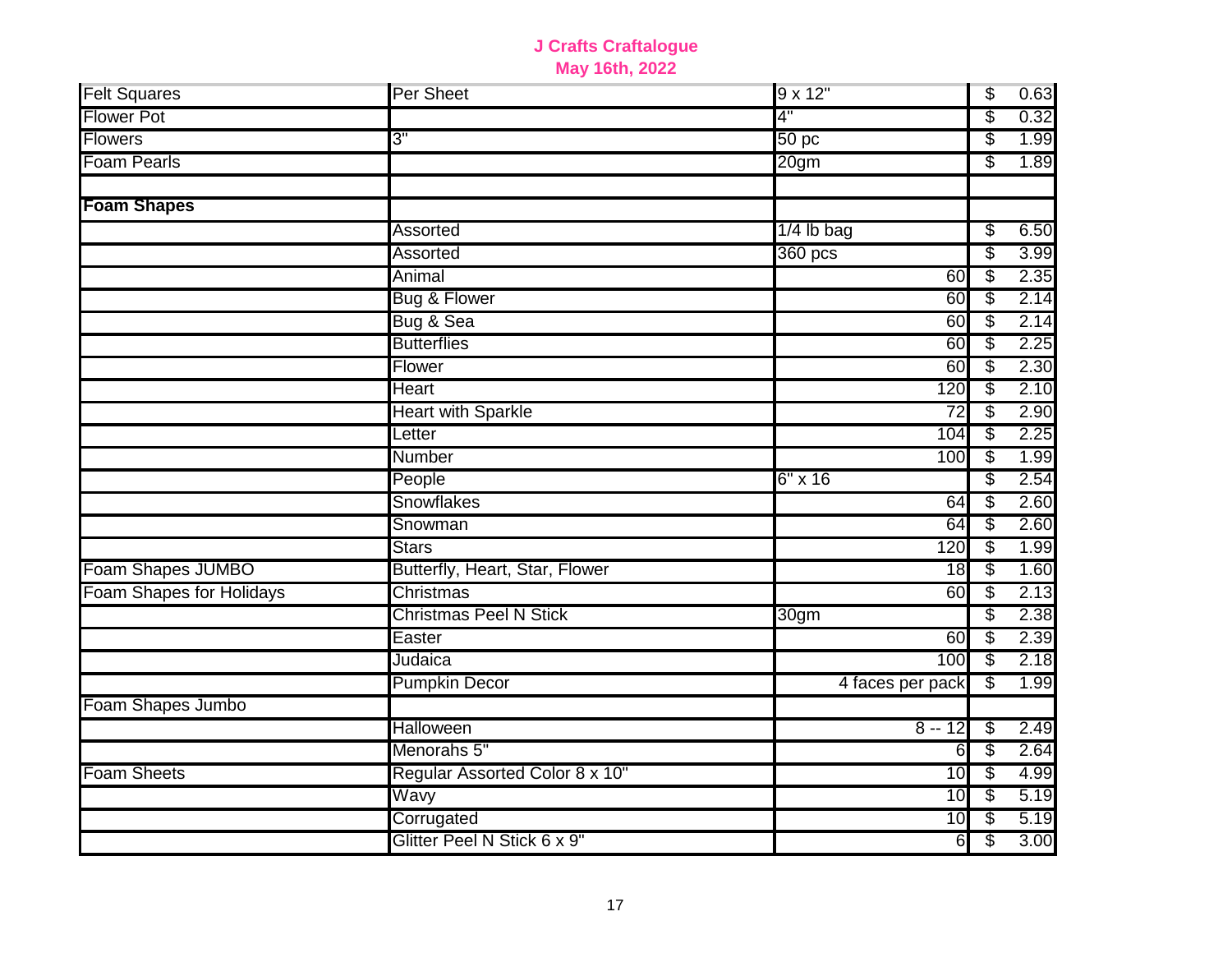| Foam Puppets                      |                                                | 3      | $\overline{\mathcal{L}}$ | 2.32  |
|-----------------------------------|------------------------------------------------|--------|--------------------------|-------|
| <b>Foam Masks</b>                 | Individual White. Black                        |        | \$                       | 1.10  |
| Foam Sun Visor                    |                                                | 3 pkg  | \$                       | 2.85  |
| Foamie Peel N Stick Shapes        | Animals                                        | 12gm   | \$                       | 1.79  |
|                                   | <b>Assorted Shapes</b>                         | 75gm   | \$                       | 10.85 |
|                                   | <b>Bugs</b>                                    | 72pcs  | \$                       | 2.70  |
|                                   | Caterpillar                                    | 12gm   | \$                       | 1.79  |
|                                   | <b>Flower with Sparkle</b>                     | 50pcs  | \$                       | 3.10  |
|                                   | Fruit                                          | 72pcs  | \$                       | 2.49  |
|                                   | <b>Happy Faces</b>                             | 12gm   | \$                       | 1.79  |
|                                   | <b>Maple Leaf</b>                              | 12gm   | \$                       | 1.79  |
|                                   | <b>Marine Life</b>                             | 64     | \$                       | 2.70  |
|                                   | Moon & Star                                    | 12gm   | \$                       | 1.79  |
|                                   | Letters (Large)                                | 78pcs  | \$                       | 3.22  |
|                                   | Sea                                            | 12gm   | \$                       | 1.79  |
|                                   | Snowflakes with Sparkles                       | 70pcs  | \$                       | 3.10  |
|                                   | <b>Sports</b>                                  | 60pcs  | \$                       | 2.59  |
|                                   | Turtle                                         | 12gm   | \$                       | 1.79  |
|                                   | Vehicle                                        | 36pcs  | \$                       | 2.29  |
|                                   |                                                |        |                          |       |
| <b>Garland (Snow Tipped Pine)</b> | 9ft                                            | 9ft    | \$                       | 3.30  |
| Gemstones                         | <b>Assorted Shapes</b>                         | 125gm  | \$                       | 6.49  |
|                                   | <b>Heart Shapes</b>                            | 50pcs  | \$                       | 1.29  |
| Jewels                            | Jumbo Peel N Stick                             | 108    | \$                       | 2.99  |
|                                   | Mini Peen N Stick                              |        | \$                       | 1.95  |
|                                   | Christmas Red Green White Peel n' Stick Jewels |        | \$                       | 1.96  |
|                                   | Gold and Silver Peel n' Stick Jewels           |        |                          |       |
| <b>Glass Stones</b>               |                                                | 400gm  | \$                       | 2.10  |
| Glitter                           | Large                                          | 454gm  | \$                       | 9.75  |
|                                   | Small                                          | 112gm  | \$                       | 3.15  |
|                                   |                                                |        |                          |       |
|                                   |                                                |        |                          |       |
| <b>Marbles</b>                    |                                                | 100pkg | \$                       | 2.45  |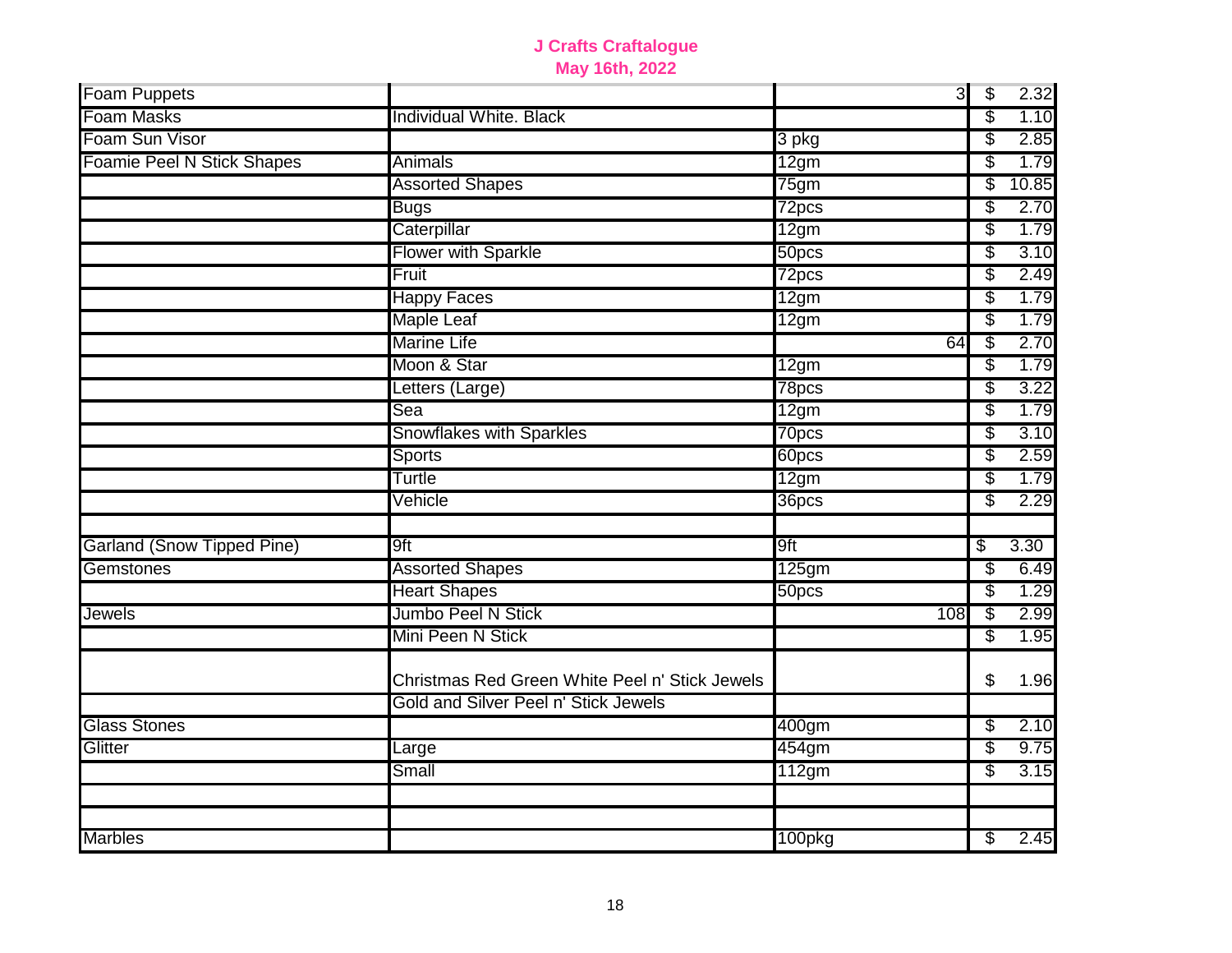| <b>MDF Paintable Puzzles</b>     | Dino, Dog, Elephant                     |                   |                  | $\overline{\mathcal{E}}$ | 1.65  |
|----------------------------------|-----------------------------------------|-------------------|------------------|--------------------------|-------|
| <b>Mirrors</b>                   |                                         | $5 \times 7"$     |                  | \$                       | 1.84  |
| <b>Muffin Cups</b>               |                                         | 500 pkg           |                  | \$                       | 4.65  |
|                                  |                                         |                   |                  |                          |       |
| <b>Pipe Cleaners</b>             | Regular                                 |                   | 100              | \$                       | 3.99  |
|                                  | Jumbo                                   |                   | 50               | $\overline{\$}$          | 4.89  |
|                                  | <b>Bumpy</b>                            |                   | 100              | \$                       | 3.69  |
|                                  | Neon                                    |                   | 100              | \$                       | 3.30  |
|                                  | Glitter                                 |                   | 100              | S                        | 4.69  |
|                                  | Solid                                   |                   | 100              |                          |       |
| <b>Plastic Canvas Sheet</b>      |                                         | 9 x 12"           |                  | \$                       | 0.99  |
| <b>Plastic Fillable Eggs</b>     |                                         | 12pkg             |                  | \$                       | 3.20  |
| Plastic Mason Jar                |                                         | 251ml             |                  | \$                       | 2.69  |
|                                  | 10 Jars                                 | $251ml \times e$  |                  | \$                       | 25.50 |
| <b>Plastic Ornament - Circle</b> |                                         |                   | $\overline{12}$  | \$                       | 13.10 |
|                                  |                                         |                   |                  |                          |       |
| <b>Pom-Pom</b>                   | <b>Assorted Size and Colour</b>         |                   | 200              | S                        | 5.19  |
|                                  | 0.25"                                   |                   | 100              | $\sqrt[6]{\frac{2}{5}}$  | 1.56  |
|                                  | 0.5"                                    |                   | 100              | S                        | 3.40  |
|                                  | 1"                                      |                   | 100              | \$                       | 3.49  |
|                                  | <b>Glitter Assorted Size and Colour</b> |                   | 100              | \$                       | 3.99  |
|                                  | Pastel Assorted Size and Colour         |                   | 90               | \$                       | 1.50  |
| QTip                             |                                         | 6"                |                  | \$                       | 1.79  |
| Ribbon                           |                                         | 5yd               |                  | \$                       | 1.65  |
| <b>Ribbon Curling</b>            |                                         | 300ft             |                  | \$                       | 2.60  |
|                                  | 3 Eggs                                  | 30 <sub>m</sub>   |                  | \$                       | 1.50  |
| Ribbon - Material                |                                         | 30 <sub>pos</sub> |                  | \$                       | 2.39  |
| Rice - Coloured                  |                                         | 1 <sub>lb</sub>   |                  | \$                       | 7.05  |
|                                  |                                         |                   |                  |                          |       |
| <b>Rubbing Plates</b>            | Bug                                     |                   | 61               | \$                       | 10.95 |
|                                  | <b>Optical Illusion</b>                 |                   | 6                | \$                       | 9.50  |
|                                  | <b>Textures</b>                         |                   | $\overline{4}$   | $\overline{\mathcal{E}}$ | 10.93 |
|                                  | Snowflakes                              |                   | $6 \overline{6}$ | \$                       | 9.94  |
|                                  | Jr Rubbing Plate                        |                   | 6                | \$                       | 13.60 |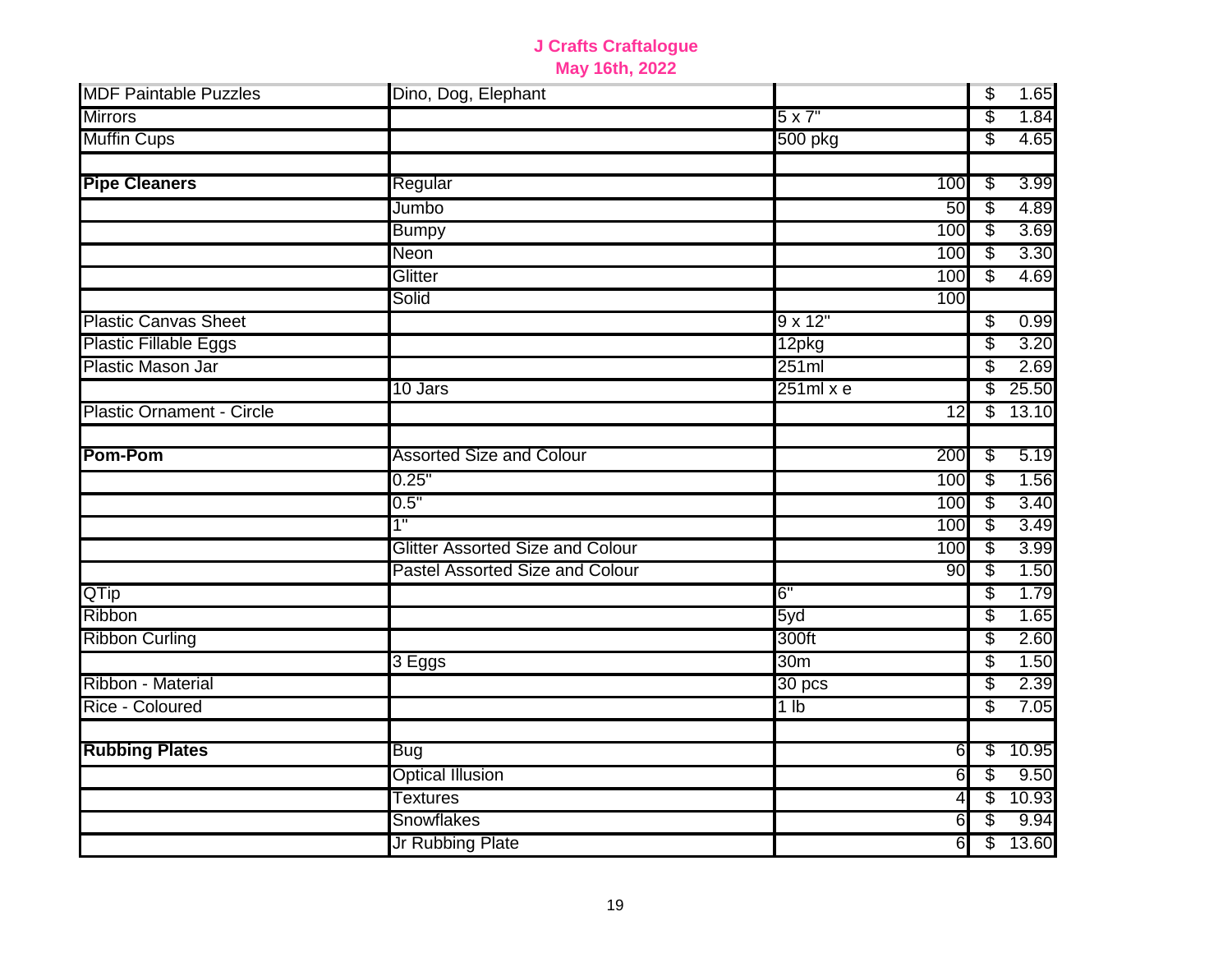| Sandpaper                            |                                                                                      |                 | 8 | $\overline{\mathcal{L}}$ | 2.20  |
|--------------------------------------|--------------------------------------------------------------------------------------|-----------------|---|--------------------------|-------|
| <b>Sea Shells</b>                    | <b>Assorted</b>                                                                      | 120 gm          |   | \$                       | 2.26  |
|                                      | Mini                                                                                 | 8oz/1400 pcs    |   | \$                       | 1.99  |
| Sequin                               | Assorted                                                                             | 20z             |   | \$                       | 2.85  |
|                                      | Heart, Star, Star of David, Music Notes, Easter,<br>Christmas, Halloween, Snowflake, | 1oz / 1.3oz     |   | \$                       | 2.35  |
| <b>Scratch Art Sets</b>              |                                                                                      | 3 sheets        |   | \$                       | 2.22  |
| <b>Slime Set</b>                     | Pur, Yell, Bl, Gr                                                                    |                 |   | \$                       | 2.99  |
| <b>Shrink Art</b>                    | White                                                                                | 10 sheets / pkg |   | \$                       | 9.99  |
| <b>Socks</b>                         | <b>Black</b>                                                                         |                 |   | S                        | 1.25  |
| <b>Stencil</b>                       | Animal                                                                               | 10              |   | \$                       | 13.99 |
|                                      | Letter & Number                                                                      |                 |   | \$                       | 2.75  |
|                                      | <b>My First</b>                                                                      | 16              |   | \$                       | 17.99 |
|                                      | <b>Nature</b>                                                                        | 10              |   | \$                       | 14.27 |
|                                      | Safari                                                                               |                 |   | \$                       | 15.50 |
|                                      | Snowflake                                                                            | 12              |   | \$                       | 10.76 |
| <b>Stickers</b>                      |                                                                                      |                 |   |                          |       |
| <b>Sticker Peel N Stick Packages</b> | Assorted                                                                             | 690             |   | \$                       | 4.25  |
|                                      | Circles                                                                              | 500             |   | $\overline{\$}$          | 2.99  |
|                                      | Letters                                                                              | 378             |   | $\sqrt[6]{\frac{2}{5}}$  | 1.45  |
|                                      | <b>Numbers</b>                                                                       | 360             |   | \$                       | 1.45  |
|                                      | Squares                                                                              | 500             |   | \$                       | 2.99  |
|                                      | <b>Star</b>                                                                          | 405             |   | \$                       | 1.35  |
|                                      | <b>Stars -- Glitter Sheet</b>                                                        | 81              |   | \$                       | 2.04  |
| <b>Sticker Book</b>                  |                                                                                      | 350-1000        |   | \$                       | 1.85  |
| <b>Sticker Strip</b>                 |                                                                                      | per sheet       |   | \$                       | 0.89  |
| <b>Teacher Merit Stickers</b>        |                                                                                      | 200/roll        |   | \$                       | 1.89  |
| <b>Straws</b>                        | Paper                                                                                | 25              |   | \$                       | 0.99  |
|                                      | <b>Regular White</b>                                                                 | 100             |   | \$                       | 0.99  |
|                                      | <b>Regular Assorted</b>                                                              | 50              |   | \$                       | 1.15  |
|                                      | Paper                                                                                |                 |   |                          |       |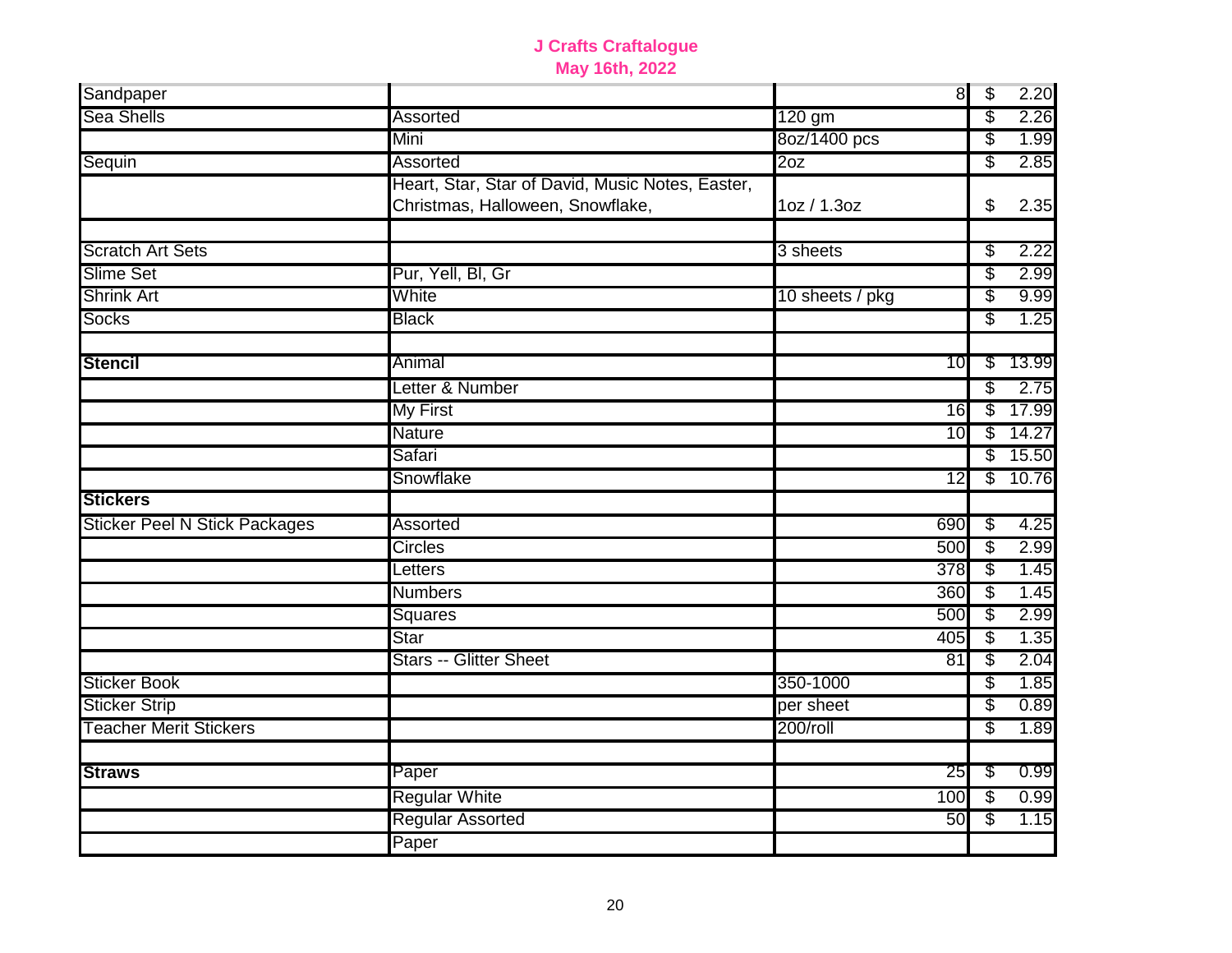| <b>Jumbo Straws</b>          | <b>Neon Colour</b>       |                    | 50              | $\overline{\mathcal{E}}$ | 3.35 |
|------------------------------|--------------------------|--------------------|-----------------|--------------------------|------|
| Stuffing                     |                          | 1 lb bag           |                 | \$                       | 9.89 |
| <b>Spider Webbing</b>        |                          | $\overline{2}$ oz  |                 | \$                       | 1.19 |
|                              |                          |                    |                 |                          |      |
| <b>Styrofoam Shapes</b>      | Balls 1.5"               |                    | 10              | \$                       | 1.79 |
|                              | Balls 2"                 |                    | 10              | \$                       | 2.49 |
|                              | <b>Balls 2.5"</b>        |                    | 10              | \$                       | 3.39 |
|                              | Eggs 1"                  |                    | 10              | \$                       | 1.99 |
|                              | Hearts 1"                |                    | 10              | \$                       | 1.17 |
|                              | Snowflakes               |                    | 10              | \$                       | 2.40 |
| <b>Styrofoam Meat Tray</b>   | White                    |                    | 100             | \$                       | 8.85 |
| Tie Dye Liquid Fabric Dye    | (sold with a 4oz bottle) | 30ml               |                 | \$                       | 5.30 |
| Tie Dye Powder - Tintex      |                          | 55 <sub>gm</sub>   |                 | \$                       | 1.50 |
| <b>Tinsel</b>                |                          | 18"                |                 | S                        | 1.17 |
| <b>Twist Ties</b>            |                          |                    | 100             | S                        | 1.20 |
| <b>Water Absorbing Beads</b> |                          | 10.5 <sub>gm</sub> |                 | \$                       | 1.99 |
| Wool / Yarn                  |                          | 50 <sub>gm</sub>   |                 | \$                       | 2.25 |
| <b>Zipper</b>                |                          | $6 \times 7"$      |                 | \$                       | 1.20 |
|                              |                          |                    |                 |                          |      |
| <b>Sports Equipment Plus</b> |                          |                    |                 |                          |      |
| <b>Badminton Set</b>         | 2 rackets 2 birdies      |                    | N)              | \$                       | 5.39 |
| <b>Badminton Birdies</b>     |                          |                    | 6               | \$                       | 2.39 |
|                              |                          |                    | 4               | \$                       | 1.75 |
| <b>Bean Bags</b>             |                          | $5\times 5"$       |                 | \$                       | 2.05 |
| <b>Floor Hockey Sticks</b>   |                          |                    |                 | \$                       | 8.40 |
| <b>Floor Hockey Balls</b>    |                          |                    |                 | \$                       | 2.59 |
| Frisbee                      |                          | 9"                 |                 | \$                       | 2.10 |
| <b>Horseshoe Set</b>         |                          |                    |                 | \$                       | 4.99 |
| <b>Ring Toss Set</b>         |                          |                    |                 | \$                       | 6.99 |
| <b>Scoop Ball Set</b>        |                          |                    |                 | S                        | 4.39 |
| <b>Table Tennis Paddle</b>   |                          |                    |                 | \$                       | 4.25 |
| <b>Table Tennis Ball</b>     |                          |                    | $\overline{12}$ | \$                       | 3.99 |
|                              |                          |                    |                 |                          |      |
| <b>Playballs</b>             |                          |                    |                 |                          |      |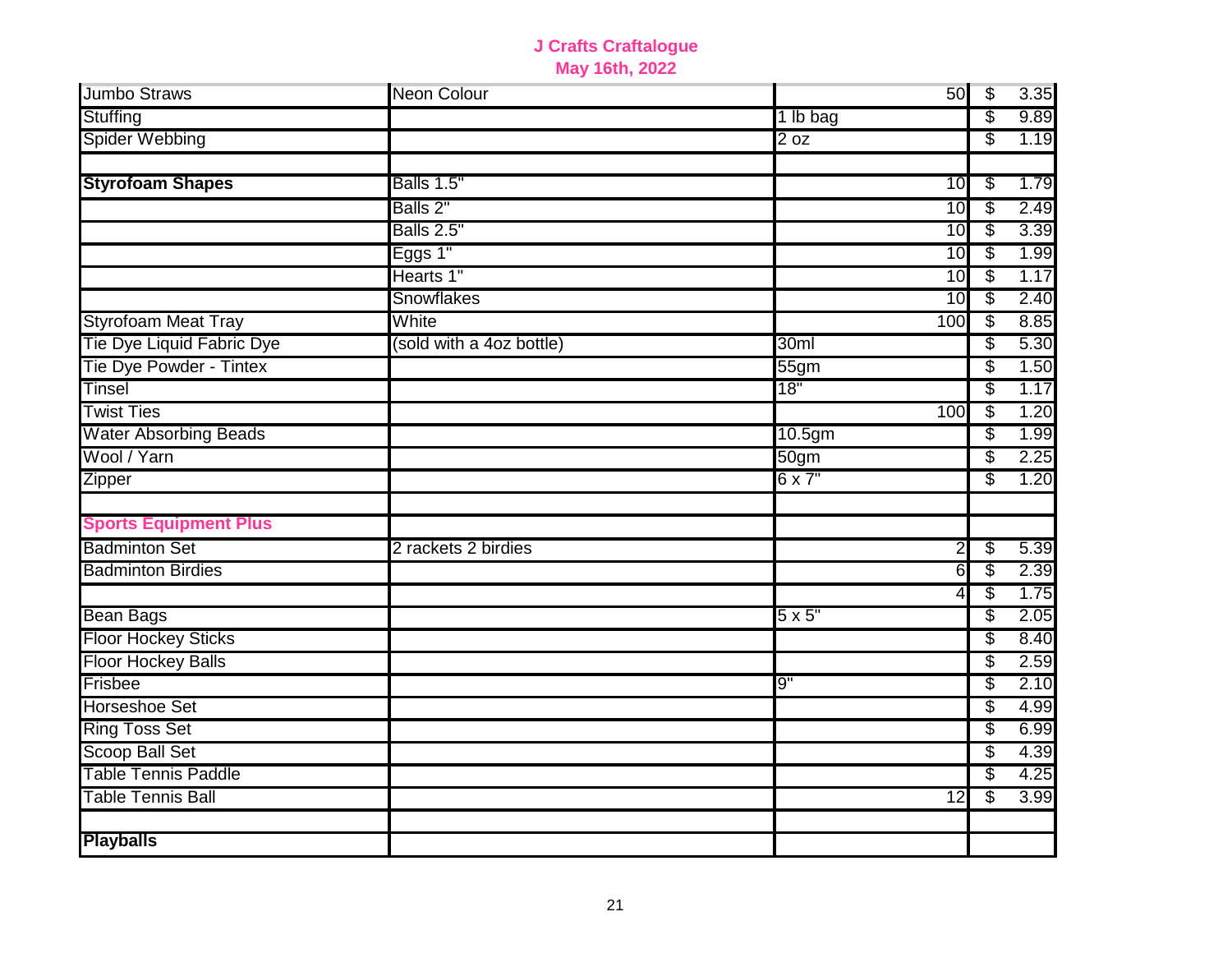| Beachball                          | 24"     |                  | $\overline{\mathcal{E}}$ | 3.45     |
|------------------------------------|---------|------------------|--------------------------|----------|
| Pee-Wee Football                   |         |                  | \$                       | 2.89     |
| <b>Rubber Ball</b>                 | 81/2"   |                  | \$                       | 7.98     |
| <b>Vinyl Ball</b>                  |         |                  | \$                       | 2.25     |
| <b>Tri-Coloured Sponge Ball</b>    |         |                  | S                        | 1.47     |
|                                    |         |                  |                          |          |
| <b>Sports Balls</b>                |         |                  |                          |          |
| Basketball                         |         |                  | \$                       | 8.99     |
| Football                           |         |                  | \$                       | 9.99     |
| <b>Soccer Ball</b>                 |         |                  | \$                       | 8.89     |
| Tetherball (with rope)             |         |                  | \$                       | 19.99    |
| Volleyball                         |         |                  | \$                       | 9.89     |
| Plus                               |         |                  |                          |          |
| <b>Ball Bag</b>                    |         |                  | S                        | 9.59     |
| <b>Ball Pump</b>                   |         |                  | \$                       | 4.99     |
| <b>Beach Set</b>                   |         |                  | \$                       | 3.10     |
| <b>Bubbles</b>                     |         |                  | \$                       | 2.39     |
| <b>Crazy Forts</b>                 |         |                  | \$                       | 46.99    |
| <b>Turbo Bubbles</b>               |         |                  | \$                       | 8.25     |
| Jump Rope                          |         |                  | \$                       | 1.85     |
| <b>Light Box Table</b>             |         |                  |                          | \$269.99 |
| <b>Light Table Educational Kit</b> |         |                  | \$                       | 44.99    |
| <b>Mystical Fire Crystals</b>      |         |                  | S                        | 1.50     |
| Parachute                          |         |                  | \$                       | 59.00    |
| <b>Playing Cards</b>               |         |                  | \$                       | 1.20     |
| Pylons                             |         |                  | \$                       | 1.99     |
| Theo The Therapy Dog               |         |                  | \$                       | 49.99    |
| <b>Water Balloons</b>              |         |                  | \$                       | 1.99     |
| Whistle - Fox 40                   |         |                  | \$                       | 4.55     |
| <b>Whistle Lanyards</b>            |         |                  | \$                       | 0.85     |
| <b>WOW Water Paint Book</b>        |         |                  | S                        | 8.25     |
| <b>Natural Products</b>            |         |                  |                          |          |
| <b>Burlap</b>                      | Natural | $18 \times 24$ " | \$                       | 3.50     |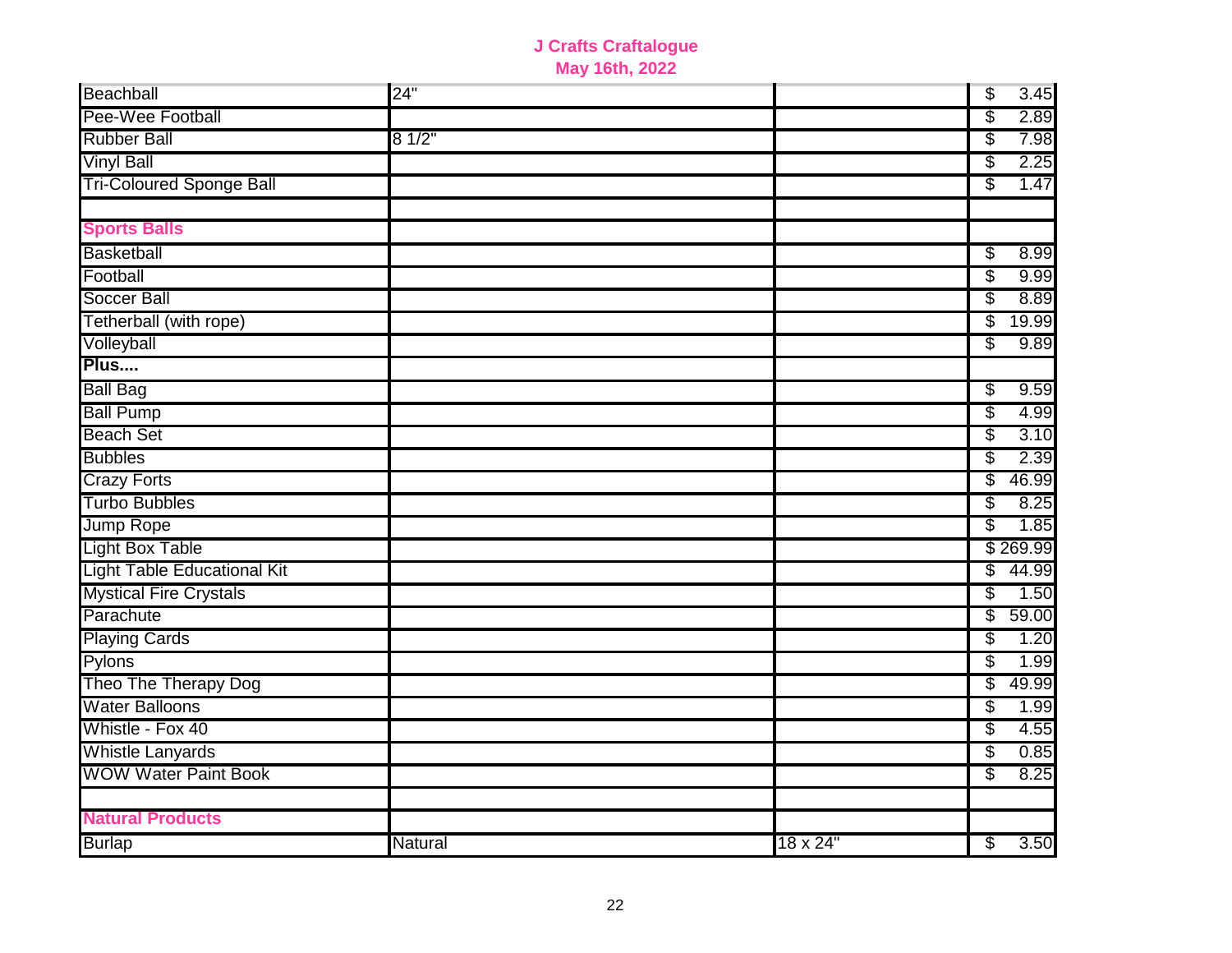| Hemp                           |                                           | 100 yd            | \$<br>4.49 |
|--------------------------------|-------------------------------------------|-------------------|------------|
| <b>Pine Cones</b>              | Mini                                      | 4.5 <sub>oz</sub> | \$<br>3.53 |
|                                | Large                                     | 2", 24-30 pcs     | \$<br>5.25 |
| <b>Moss</b>                    | <b>Reindeer Moss</b>                      | 50 <sub>gm</sub>  | \$<br>1.92 |
| Pumpkins                       | Mini                                      | $300$ pcs         | \$<br>4.99 |
| Raffia                         |                                           | 30gm              | \$<br>1.49 |
| <b>River Rocks</b>             |                                           | 1kg               | \$<br>2.49 |
| <b>Shells</b>                  | Small                                     | 80 <sub>Z</sub>   | \$<br>1.99 |
|                                | Large                                     | 100gm             | \$<br>2.35 |
| <b>Succulents</b>              |                                           | 2"                | \$<br>1.55 |
| <b>Wood Slices</b>             | $20 - 25$                                 | 2"                | \$<br>5.15 |
| <b>Canvas Supplies</b>         |                                           |                   |            |
| Canvas Bag                     | large                                     | $12 \times 12$ "  | \$<br>2.90 |
| <b>Canvas Boards Available</b> | <b>Under Painting Supplies</b>            |                   |            |
| <b>Wood Products</b>           |                                           |                   |            |
| Bank (Tzedaka Box)             |                                           |                   | \$<br>1.96 |
| <b>Birdhouse</b>               | $4.5 \times 3.5"$                         |                   | \$<br>2.45 |
| Canoe                          | Wood 8"                                   |                   | \$<br>5.15 |
| <b>Clothes Pins</b>            |                                           | 50pkg             | \$<br>4.50 |
| Coasters                       | Set of 4                                  |                   | \$<br>1.99 |
| Dowel                          | 12"                                       | 16                | \$<br>1.99 |
| Ice Cream Spoons               |                                           | 60                | \$<br>1.73 |
| <b>Keepsake Box</b>            | Heart. Square. Rect. Approximately 4 1/4" |                   | \$<br>2.99 |
| <b>Wood Letter</b>             |                                           | 54                | \$<br>0.99 |
| <b>Wood Scrabble Tiles</b>     |                                           |                   | \$<br>1.86 |
| <b>Pencil Holder</b>           | 3 hole                                    |                   | \$<br>2.99 |
|                                | 1 hole                                    |                   | \$<br>2.56 |
| <b>Piggy Bank</b>              | Teddy, Piggy                              |                   | \$<br>1.99 |
| Pine Tree / Christmas Tree     | $8 \times 5"$                             |                   | \$<br>1.70 |
| <b>Popsicle Sticks</b>         | Natural                                   | 100               | \$<br>1.88 |
|                                | Colours                                   | 200pkg            | \$<br>4.25 |
|                                | <b>Mini Sticks</b>                        | 100pkg            | \$<br>1.88 |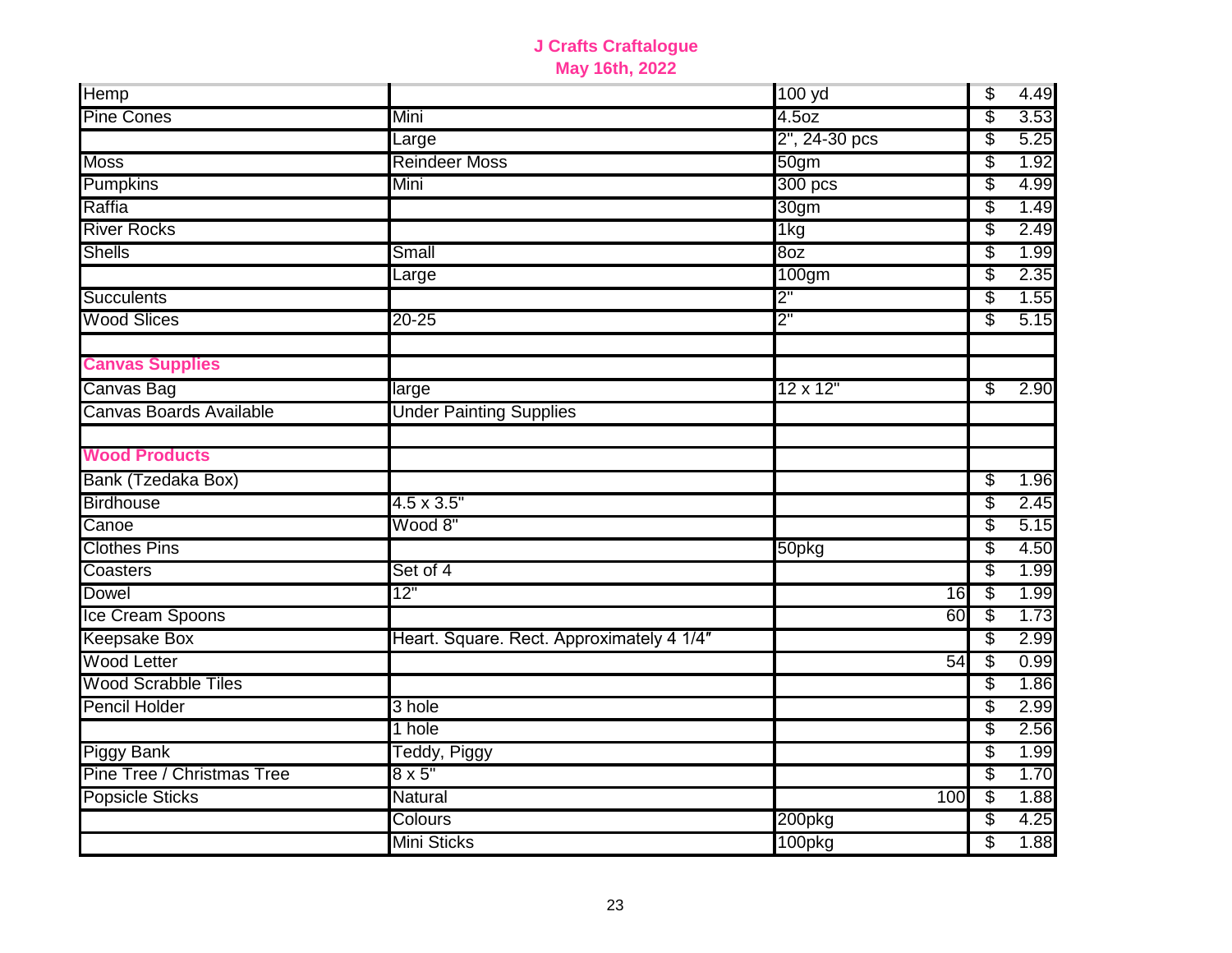| <b>Puzzle Pleces</b>                    |                               | 9pcs             | \$<br>2.99  |
|-----------------------------------------|-------------------------------|------------------|-------------|
| <b>Skewers</b>                          |                               | 100pkg           | \$<br>2.08  |
| <b>Skill Sticks</b>                     |                               | 50pkg            | \$<br>1.29  |
| <b>Wood Spoons</b>                      |                               | 2pkg             | \$<br>1.76  |
| <b>Wood Shapes</b>                      | Hearts, Circles, or Stars     |                  | S<br>2.70   |
| <b>Wood Tongue Depressors</b>           | Natural                       | 100pkg           | \$<br>4.65  |
|                                         | Colour                        | 100pkg           | \$<br>3.55  |
| <b>Toothpicks</b>                       |                               | 650pkg           | \$<br>0.93  |
| <b>Wood Ornaments</b>                   |                               | 6pcs             | \$<br>1.75  |
| <b>Miscellaneous Supplies</b>           |                               |                  |             |
| Cups                                    | <b>7oz Clear Plastic Cups</b> | 100 pkg          | S<br>12.75  |
| Cups                                    | 7oz Stryo (CFC Free)          | 100 pkg          | \$<br>3.72  |
| Gloves                                  | <b>Rubber Kitchen Gloves</b>  |                  | S<br>1.65   |
| <b>Cleaning Cloths "J Cloths"</b>       |                               |                  | \$<br>2.45  |
| Plastic Bags (Ziplock)                  | Small                         | $5 \times 8"$    | 5.95<br>\$  |
|                                         | Large                         | $10 \times 12"$  | \$<br>13.66 |
| <b>Plastic Funnels</b>                  |                               | 3 set            | \$<br>1.99  |
| <b>Plastic Measuring Cups</b>           |                               | 5 <sub>set</sub> | \$<br>1.66  |
| Soap                                    | <b>Pink Hand Soap</b>         | 4 Litres         | S<br>7.49   |
| <b>Safety &amp; First Aid Supplies</b>  |                               |                  |             |
| <b>Alcohol Swabs</b>                    |                               | 100 pkg          | 3.49<br>\$  |
| <b>Band-Aids</b>                        |                               | 100 pkg          | 3.25<br>S   |
| <b>Disposable Gloves</b>                |                               | 100 pkg          | \$<br>13.95 |
| <b>Disposable Ice Packs</b>             |                               |                  | \$<br>1.36  |
| Disposable CPR Masks                    |                               |                  | \$<br>4.75  |
| <b>First Aid Kits Full</b>              | 1-5 people                    |                  | \$<br>15.22 |
|                                         | 6-15 people                   |                  | \$<br>31.75 |
| Fanny Pack Empty                        |                               |                  | S<br>11.99  |
| Fanny Pack Full with First Aid Supplies |                               |                  | \$<br>28.59 |
| <b>First Air Scissors</b>               |                               | 4"               | S<br>0.58   |
| <b>First Aid Tweezers</b>               |                               | 4"               | 0.53<br>\$  |